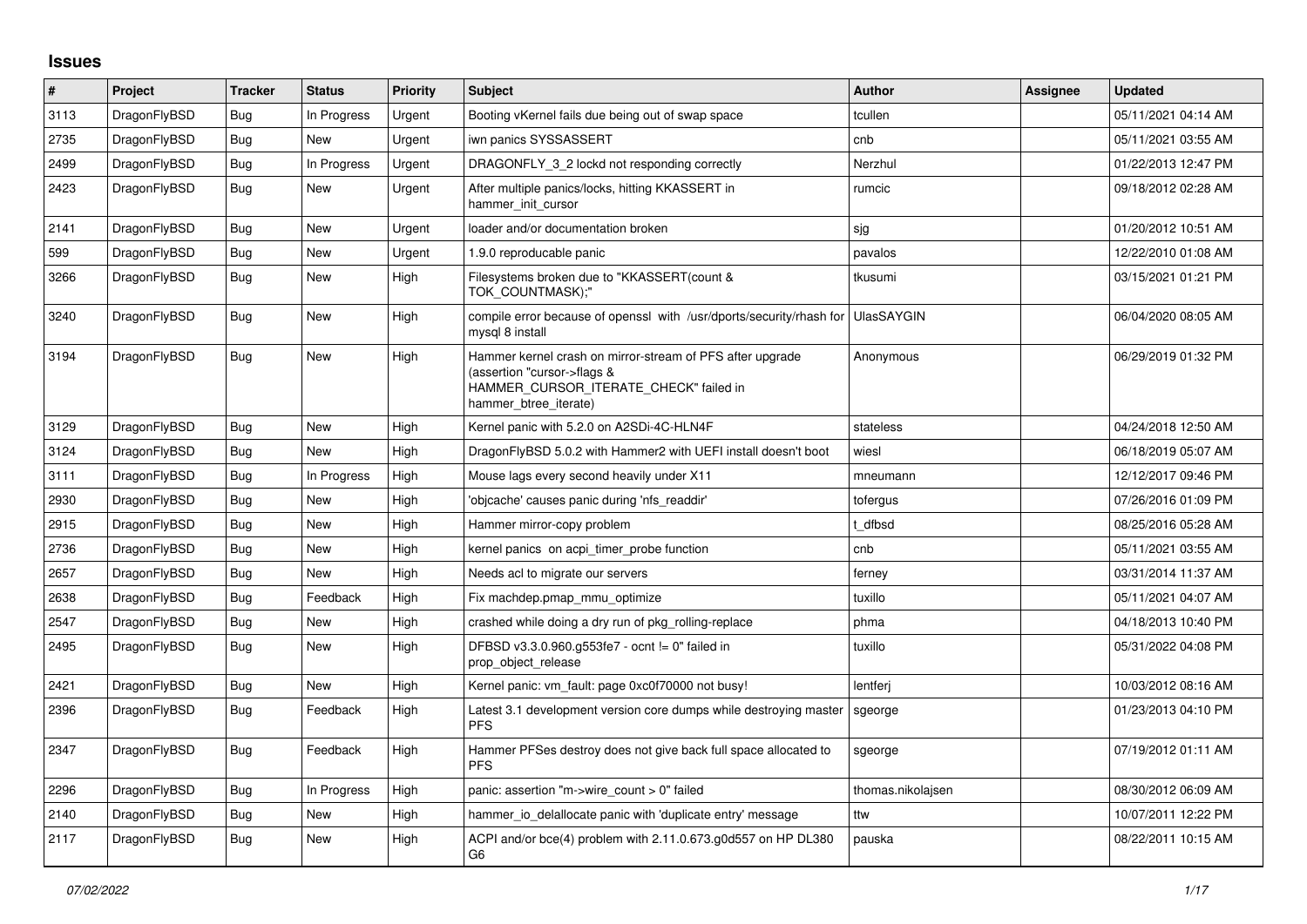| $\sharp$ | Project      | <b>Tracker</b> | <b>Status</b> | <b>Priority</b> | Subject                                                                                                   | Author          | Assignee  | <b>Updated</b>      |
|----------|--------------|----------------|---------------|-----------------|-----------------------------------------------------------------------------------------------------------|-----------------|-----------|---------------------|
| 2071     | DragonFlyBSD | Bug            | <b>New</b>    | High            | Panic on assertion: $(int)(flag->seq - seq) > 0$ in hammer flusher flush<br>after inode error             | vsrinivas       |           | 06/12/2011 07:59 AM |
| 1920     | DragonFlyBSD | Bug            | <b>New</b>    | High            | system hangs                                                                                              | zhtw            |           | 11/22/2010 08:59 AM |
| 1185     | DragonFlyBSD | <b>Bug</b>     | New           | High            | need a tool to merge changes into /etc                                                                    | wa1ter          |           | 02/18/2014 06:02 AM |
| 884      | DragonFlyBSD | Bug            | In Progress   | High            | Performance/memory problems under filesystem IO load                                                      | hasso           |           | 05/11/2021 03:50 AM |
| 1831     | DragonFlyBSD | <b>Bug</b>     | Feedback      | High            | HAMMER "malloc limit exceeded" panic                                                                      | eocallaghan     | dillon    | 06/04/2022 04:38 AM |
| 2870     | DragonFlyBSD | <b>Bug</b>     | <b>New</b>    | High            | Broken text and icons when glamor acceleration is used                                                    | 375gnu          | ftigeot   | 01/31/2016 12:13 AM |
| 2825     | DragonFlyBSD | <b>Bug</b>     | New           | High            | 3x dhclient = hanging system (objcache exhausted)                                                         | jaccovonb       | sepherosa | 05/11/2021 03:55 AM |
| 3205     | DragonFlyBSD | <b>Bug</b>     | Feedback      | High            | Go compiler net test failing                                                                              | t dfbsd         | tuxillo   | 05/10/2021 02:45 AM |
| 1198     | DragonFlyBSD | Bug            | <b>New</b>    | High            | DDB loops panic in db_read_bytes                                                                          | corecode        | tuxillo   | 05/11/2021 03:51 AM |
| 2828     | DragonFlyBSD | <b>Bug</b>     | <b>New</b>    | High            | On AMD APUs and Bulldozer CPUs, the machdep.cpu_idle_hlt<br>sysctl should be 3 by default                 | vadaszi         | vadaszi   | 05/11/2021 04:07 AM |
| 3319     | DragonFlyBSD | <b>Bug</b>     | <b>New</b>    | Normal          | setproctitle() calls can change effect of later setproctitle() calls                                      | tonyc           |           | 06/29/2022 06:10 PM |
| 3317     | DragonFlyBSD | <b>Bug</b>     | In Progress   | Normal          | Network vtnet0 not working on Hetzner cloud                                                               | mneumann        |           | 06/18/2022 03:55 AM |
| 3316     | DragonFlyBSD | <b>Bug</b>     | <b>New</b>    | Normal          | hammer2_dirent_create() allows creating >1 dirents with the same<br>name                                  | tkusumi         |           | 06/05/2022 12:35 PM |
| 3313     | DragonFlyBSD | Bug            | <b>New</b>    | Normal          | Can't boot from my live USB at all. The kernel loading process<br>hangs.                                  | rempas          |           | 06/03/2022 12:16 AM |
| 3312     | DragonFlyBSD | Submit         | <b>New</b>    | Normal          | hammer2: redundant chain modify after chain creation                                                      | tkusumi         |           | 05/15/2022 01:35 PM |
| 3310     | DragonFlyBSD | Bug            | In Progress   | Normal          | NVMM+QEMU fail to boot with UEFI: Mem Assist Failed<br>[gpa=0xfffffff0]                                   | liweitianux     |           | 01/11/2022 03:22 PM |
| 3302     | DragonFlyBSD | Bug            | New           | Normal          | Will not boot on System76 Lemur Pro (lemp10)                                                              | piecuch         |           | 11/03/2021 10:21 AM |
| 3301     | DragonFlyBSD | Bug            | New           | Normal          | Gkrellm from the packages is not showing logged in users in main<br>window, logged in users always $== 0$ | adrian          |           | 01/08/2022 04:24 AM |
| 3300     | DragonFlyBSD | Bug            | <b>New</b>    | Normal          | Running Xvnc from TigerVNC package through the INETD daemon<br>in TCP WAIT mode fails hard                | adrian          |           | 01/08/2022 04:25 AM |
| 3299     | DragonFlyBSD | Bug            | In Progress   | Normal          | DragonFlyBSD reports utterly wrong uptime (most of the time, right<br>after booting in)                   | adrian          |           | 11/11/2021 01:43 PM |
| 3298     | DragonFlyBSD | <b>Bug</b>     | New           | Normal          | Running "w" and having logged in via XDM through VNC, "w" prints<br>an extra error message                | piecuch         |           | 10/25/2021 09:16 AM |
| 3284     | DragonFlyBSD | Bug            | <b>New</b>    | Normal          | Wrong towlower() result for U+038A                                                                        | bhaible         |           | 07/10/2021 03:34 AM |
| 3283     | DragonFlyBSD | <b>Bug</b>     | New           | Normal          | mknodat() cannot create FIFOs                                                                             | bhaible         |           | 07/10/2021 03:34 AM |
| 3282     | DragonFlyBSD | Bug            | New           | Normal          | unexpected errno value from fopen()                                                                       | bhaible         |           | 07/10/2021 03:34 AM |
| 3281     | DragonFlyBSD | <b>Bug</b>     | New           | Normal          | Crash after leaving unattended for a while                                                                | bhaible         |           | 07/10/2021 03:32 AM |
| 3280     | DragonFlyBSD | <b>Bug</b>     | New           | Normal          | KMS console and i915(4) not working in 6.0                                                                | cmusser         |           | 07/10/2021 03:35 AM |
| 3278     | DragonFlyBSD | <b>Bug</b>     | New           | Normal          | Second screen image is distorted                                                                          | arcade@b1t.name |           | 07/10/2021 03:36 AM |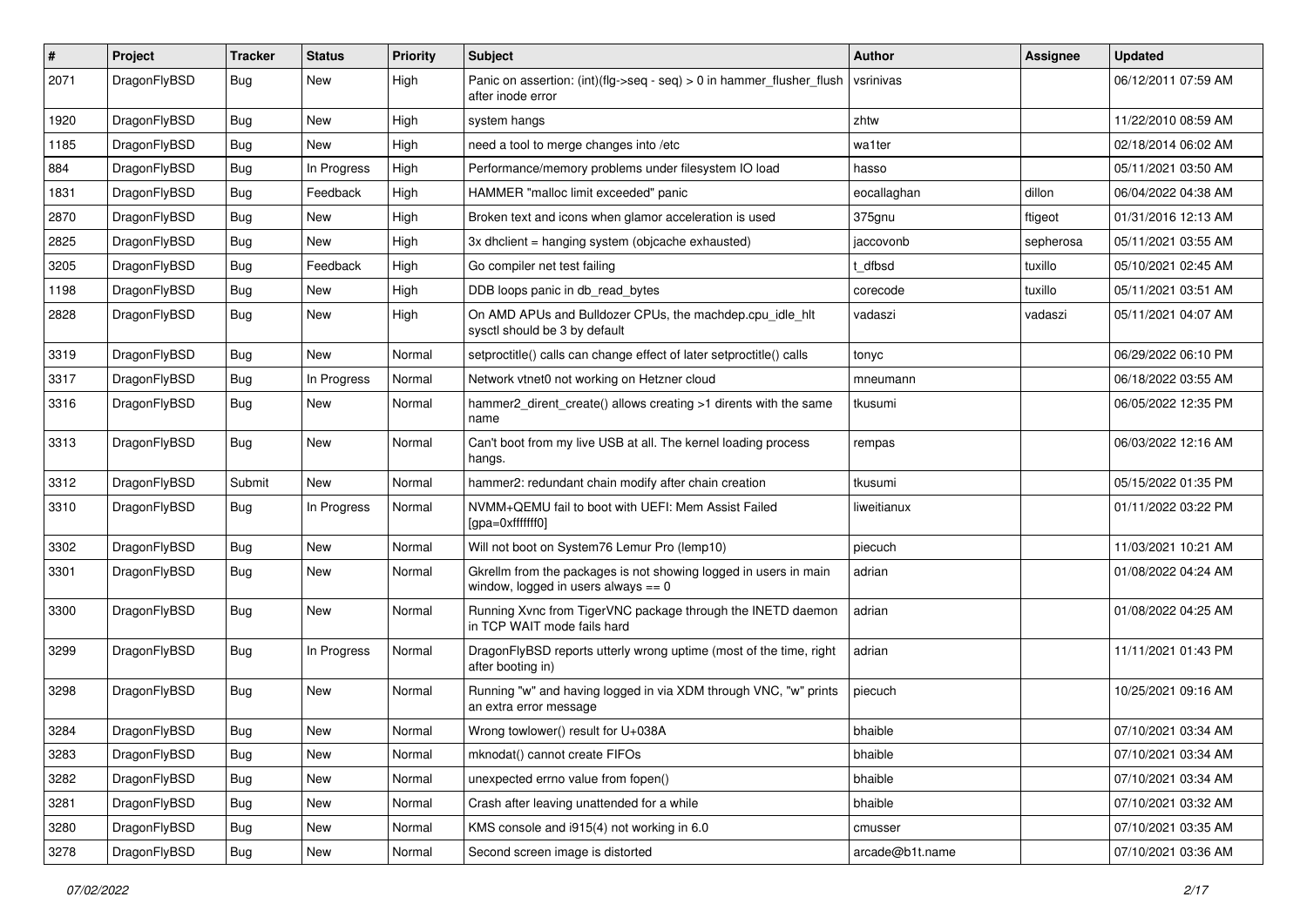| $\sharp$ | Project      | <b>Tracker</b> | <b>Status</b> | <b>Priority</b> | Subject                                                                                 | Author            | Assignee | <b>Updated</b>      |
|----------|--------------|----------------|---------------|-----------------|-----------------------------------------------------------------------------------------|-------------------|----------|---------------------|
| 3276     | DragonFlyBSD | Submit         | New           | Normal          | Add option controlling whether gpt expand expands the last partition<br>(needs testing) | falsifian         |          | 07/10/2021 03:35 AM |
| 3269     | DragonFlyBSD | Bug            | In Progress   | Normal          | Is double-buffer'd buf still required by HAMMER2?                                       | tkusumi           |          | 05/12/2021 04:09 PM |
| 3252     | DragonFlyBSD | <b>Bug</b>     | <b>New</b>    | Normal          | tcsetattr/tcgetattr set errno incorrectly on non-TTY                                    | tonyc             |          | 10/26/2020 09:34 PM |
| 3249     | DragonFlyBSD | Bug            | <b>New</b>    | Normal          | HAMMER2 fsync(2) not working properly                                                   | tkusumi           |          | 09/21/2020 07:07 AM |
| 3247     | DragonFlyBSD | <b>Bug</b>     | New           | Normal          | Kernel panic doing nothing much                                                         | phma              |          | 09/12/2020 11:40 PM |
| 3246     | DragonFlyBSD | Bug            | New           | Normal          | HAMMER2 unable to handle ENOSPC properly                                                | tkusumi           |          | 09/04/2020 11:11 AM |
| 3245     | DragonFlyBSD | <b>Bug</b>     | New           | Normal          | panic: free: guard1x fail, i915 load from loader.conf                                   | polachok          |          | 08/21/2020 10:36 AM |
| 3243     | DragonFlyBSD | <b>Bug</b>     | New           | Normal          | SMART status not reported properly for SSD disks                                        | daftaupe          |          | 09/09/2020 11:03 PM |
| 3239     | DragonFlyBSD | <b>Bug</b>     | <b>New</b>    | Normal          | unable to SIGKILL glitched emacs                                                        | piecuch           |          | 05/26/2020 03:30 AM |
| 3238     | DragonFlyBSD | <b>Bug</b>     | New           | Normal          | race conditions when printing from vkernel console                                      | piecuch           |          | 05/19/2020 02:50 PM |
| 3235     | DragonFlyBSD | <b>Bug</b>     | New           | Normal          | Kernel panic in devfs_vnops.c                                                           | mneumann          |          | 04/28/2020 07:00 AM |
| 3231     | DragonFlyBSD | Bug            | <b>New</b>    | Normal          | wifi drops on 5.8                                                                       | tse               |          | 04/06/2020 05:08 AM |
| 3227     | DragonFlyBSD | Submit         | New           | Normal          | Add HAMMER2 instructions in the installation medium README                              | daftaupe          |          | 03/26/2020 03:34 PM |
| 3226     | DragonFlyBSD | Bug            | <b>New</b>    | Normal          | Xorg freezes in vm: thread stuck in "objtrm1"                                           | peeter            |          | 04/08/2020 02:10 AM |
| 3225     | DragonFlyBSD | Bug            | New           | Normal          | nfsd freeze when using gemu                                                             | tse               |          | 03/17/2020 11:52 AM |
| 3224     | DragonFlyBSD | <b>Bug</b>     | New           | Normal          | Kernel panic when trying to ping6                                                       | zhtw              |          | 03/08/2020 08:55 AM |
| 3222     | DragonFlyBSD | Bug            | <b>New</b>    | Normal          | gcc - undefined reference to '__atomic_load' (missing libatomic?)                       | mneumann          |          | 02/08/2020 02:45 AM |
| 3219     | DragonFlyBSD | <b>Bug</b>     | New           | Normal          | x11/xorg port can not be build                                                          | <b>UlasSAYGIN</b> |          | 03/31/2020 08:57 AM |
| 3218     | DragonFlyBSD | <b>Bug</b>     | <b>New</b>    | Normal          | Kernel panics are not sent to comconsole when booted over EFI                           | mqudsi            |          | 12/02/2019 08:52 PM |
| 3217     | DragonFlyBSD | <b>Bug</b>     | <b>New</b>    | Normal          | rescue tools: make install fails if rescue folder doesn't exist                         | t dfbsd           |          | 11/27/2019 08:16 PM |
| 3215     | DragonFlyBSD | Bug            | New           | Normal          | Hang in tcdrain(3) after write(3)                                                       | noloader          |          | 11/25/2019 03:08 PM |
| 3209     | DragonFlyBSD | Bug            | <b>New</b>    | Normal          | svc has some minor bugs                                                                 | arcade@b1t.name   |          | 10/24/2019 09:08 AM |
| 3208     | DragonFlyBSD | Bug            | New           | Normal          | Crash related to nfsd                                                                   | tse               |          | 06/11/2020 05:52 AM |
| 3206     | DragonFlyBSD | Submit         | <b>New</b>    | Normal          | update psm/kbd to FreeBSD 12.0 code                                                     | htse              |          | 10/05/2019 03:49 PM |
| 3201     | DragonFlyBSD | Submit         | <b>New</b>    | Normal          | Fixes make search display                                                               | htse              |          | 08/20/2021 04:02 PM |
| 3199     | DragonFlyBSD | <b>Bug</b>     | New           | Normal          | PFS label not found panic                                                               | tse               |          | 08/21/2019 03:51 AM |
| 3197     | DragonFlyBSD | <b>Bug</b>     | New           | Normal          | DragonFly upgrades                                                                      | tse               |          | 04/18/2020 04:18 PM |
| 3196     | DragonFlyBSD | Bug            | New           | Normal          | test issue after redmine upgrade (2)                                                    | tuxillo           |          | 07/05/2019 04:33 AM |
| 3189     | DragonFlyBSD | <b>Bug</b>     | New           | Normal          | Allow DragonFly Mail Agent to accept an alternate config via<br>command line switch     | iang              |          | 08/16/2021 12:42 AM |
| 3184     | DragonFlyBSD | <b>Bug</b>     | New           | Normal          | tsleep(9) return value when PCATCH specified                                            | tkusumi           |          | 04/03/2019 06:49 AM |
| 3170     | DragonFlyBSD | <b>Bug</b>     | New           | Normal          | repeatable nfsd crash                                                                   | tse               |          | 06/11/2020 05:52 AM |
| 3165     | DragonFlyBSD | <b>Bug</b>     | New           | Normal          | Looping at boot time                                                                    | gop               |          | 12/28/2018 01:04 PM |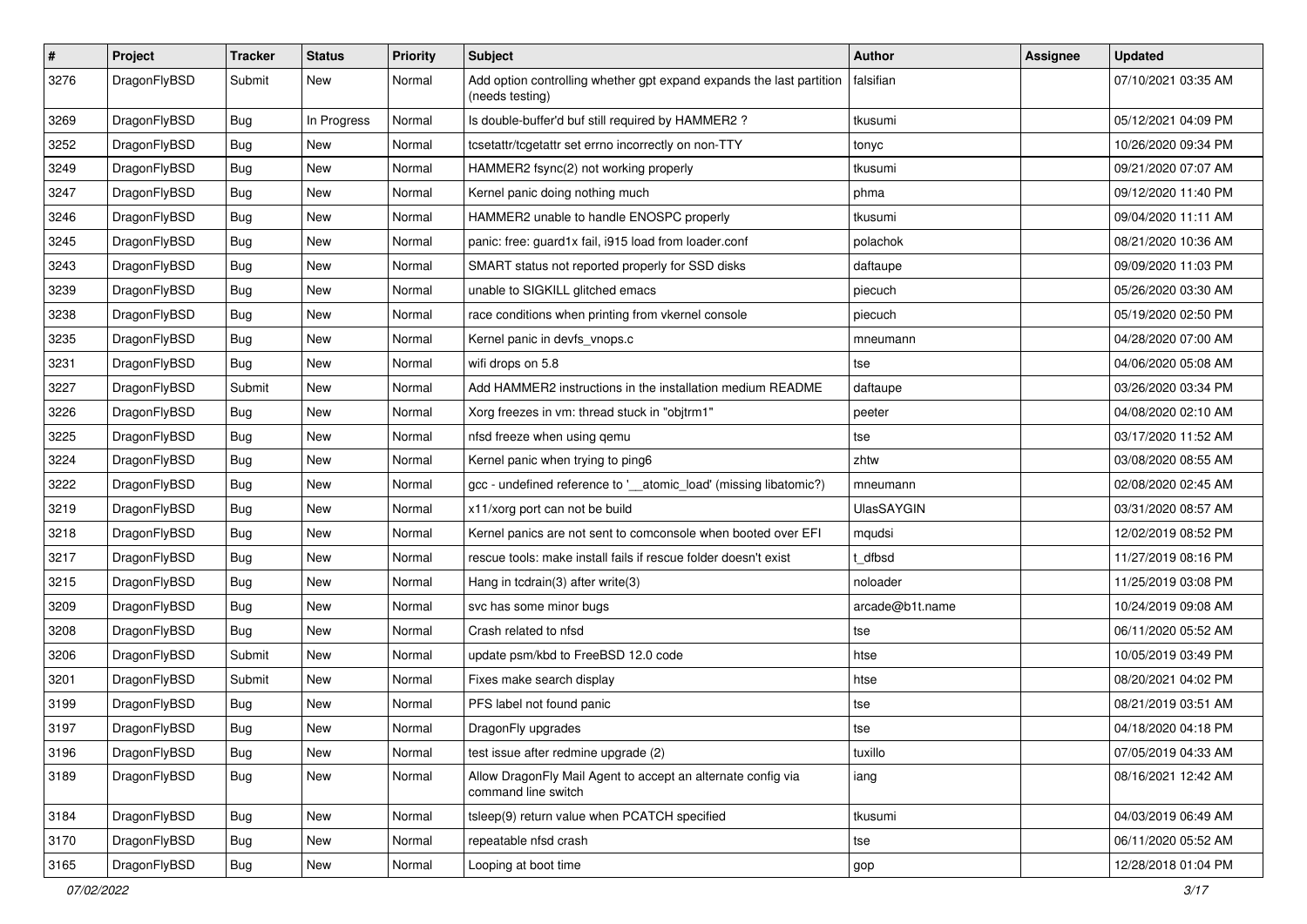| $\sharp$ | Project      | <b>Tracker</b> | <b>Status</b> | <b>Priority</b> | Subject                                                                                                            | Author                 | Assignee | <b>Updated</b>      |
|----------|--------------|----------------|---------------|-----------------|--------------------------------------------------------------------------------------------------------------------|------------------------|----------|---------------------|
| 3157     | DragonFlyBSD | Bug            | New           | Normal          | TP-Link UE300 not working in 5.2-RELEASE                                                                           | tuxillo                |          | 11/15/2018 02:08 PM |
| 3152     | DragonFlyBSD | Bug            | Feedback      | Normal          | Console's size in ttyv0 and single user mode is sticking to 80x25,<br>while ttyv1 can make use of the whole screen | overtime               |          | 02/24/2019 01:08 AM |
| 3147     | DragonFlyBSD | Submit         | New           | Normal          | Enable headless installation                                                                                       | ddegroot               |          | 10/09/2018 01:25 PM |
| 3143     | DragonFlyBSD | Bug            | New           | Normal          | assertion "0" failed in hammer2_inode_xop_chain_sync                                                               | cbin                   |          | 07/18/2018 12:50 PM |
| 3142     | DragonFlyBSD | Submit         | New           | Normal          | lib/libdmsg: Unbreak using new API EVP CIPHER CTX new()                                                            | tkusumi                |          | 07/08/2018 04:18 AM |
| 3141     | DragonFlyBSD | Bug            | New           | Normal          | dhclient blocks boot process                                                                                       | rowo                   |          | 12/16/2018 11:01 AM |
| 3139     | DragonFlyBSD | Bug            | New           | Normal          | USB Mouse Does Not Work in DragonflyBSD guest on VirtualBox                                                        | chiguy1256             |          | 06/24/2018 10:14 PM |
| 3135     | DragonFlyBSD | Submit         | New           | Normal          | Add EVFILT_RECV and EVFILT_SEND                                                                                    | tautolog               |          | 05/25/2018 09:59 PM |
| 3134     | DragonFlyBSD | Bug            | <b>New</b>    | Normal          | RFC 3021 (/31 networks) appear to be unsupported                                                                   | jailbird               |          | 05/16/2018 11:03 PM |
| 3120     | DragonFlyBSD | Bug            | New           | Normal          | Intel AC 8260 firmware does not load                                                                               | Vintodrimmer           |          | 08/28/2018 03:30 AM |
| 3117     | DragonFlyBSD | Bug            | New           | Normal          | Problem with colours if "intel" video-driver used                                                                  | dpostolov              |          | 01/07/2018 11:35 PM |
| 3116     | DragonFlyBSD | Bug            | New           | Normal          | da0 detects on very big volume if to _remove_ usb install stick and<br>reboot on Intel NUC5PPYH                    | dpostolov              |          | 01/07/2018 09:40 PM |
| 3110     | DragonFlyBSD | Bug            | New           | Normal          | crash with ipfw3 under load                                                                                        | bnegre82               |          | 12/09/2017 06:22 AM |
| 3076     | DragonFlyBSD | Bug            | New           | Normal          | sys/dev/netif/ig_hal/e1000_ich8lan.c:1594: sanity checking mixup?                                                  | dcb                    |          | 10/11/2017 01:58 AM |
| 3052     | DragonFlyBSD | Bug            | New           | Normal          | panic DragonFly v4.8.1-RELEASE by mounting a malformed NTFS<br>image [64.000]                                      | open.source@ribose.com |          | 08/14/2017 03:22 AM |
| 3051     | DragonFlyBSD | Bug            | <b>New</b>    | Normal          | panic DragonFly v4.8.1-RELEASE by mounting a malformed NTFS<br>image [12.000]                                      | open.source@ribose.com |          | 08/14/2017 03:20 AM |
| 3049     | DragonFlyBSD | Bug            | New           | Normal          | panic DragonFly v4.8.1-RELEASE by mounting a malformed<br>msdosfs image [12.128]                                   | open.source@ribose.com |          | 08/14/2017 02:53 AM |
| 3047     | DragonFlyBSD | Bug            | <b>New</b>    | Normal          | <b>HAMMER</b> critical write error                                                                                 | samuel                 |          | 06/19/2019 09:50 AM |
| 3041     | DragonFlyBSD | Submit         | New           | Normal          | firmware: Remove embedding of multiple images in one module.                                                       | Anonymous              |          | 12/25/2020 02:15 AM |
| 3036     | DragonFlyBSD | Bug            | New           | Normal          | panic in icmp_redirect_start() ASSERT_IN_NETISR(0)                                                                 | tautolog               |          | 05/11/2017 07:27 PM |
| 3035     | DragonFlyBSD | Bug            | New           | Normal          | panic: assertion "cpu >= 0 && cpu < ncpus" failed in netisr_cpuport<br>at /usr/src/sys/net/netisr2.h:87            | masu                   |          | 05/11/2017 01:24 AM |
| 3029     | DragonFlyBSD | Bug            | New           | Normal          | Running DflyBSD 4.8 on FreeBSD bhyve as a guest                                                                    | iron                   |          | 05/13/2022 04:33 AM |
| 3025     | DragonFlyBSD | Bug            | <b>New</b>    | Normal          | sys/dev/powermng/powernow/powernow.c:284: bad comparison ?                                                         | dcb                    |          | 09/23/2017 07:45 AM |
| 3022     | DragonFlyBSD | Bug            | <b>New</b>    | Normal          | sys/dev/netif/ath/ath/if ath.c:2142: strange bitmask?                                                              | dcb                    |          | 04/11/2017 11:49 AM |
| 3021     | DragonFlyBSD | Bug            | In Progress   | Normal          | sys/dev/drm/i915/i915_gem_stolen.c:115]: (error) Signed integer<br>overflow for expression '65535<<20'             | dcb                    |          | 04/11/2017 12:46 PM |
| 3018     | DragonFlyBSD | <b>Bug</b>     | New           | Normal          | sys/bus/u4b/wlan/if_run.c:5464]: (style) Redundant condition                                                       | dcb                    |          | 04/11/2017 11:26 AM |
| 3011     | DragonFlyBSD | Bug            | In Progress   | Normal          | dragonfly/sys/dev/netif/re/re.c: suspicious code?                                                                  | dcb                    |          | 07/29/2017 01:26 AM |
| 3006     | DragonFlyBSD | <b>Bug</b>     | New           | Normal          | boot0cfg: panic in kern_udev.c in function _udev_dict_set_cstr when<br>installing in VirtualBox                    | MichiGreat             |          | 04/01/2017 02:22 PM |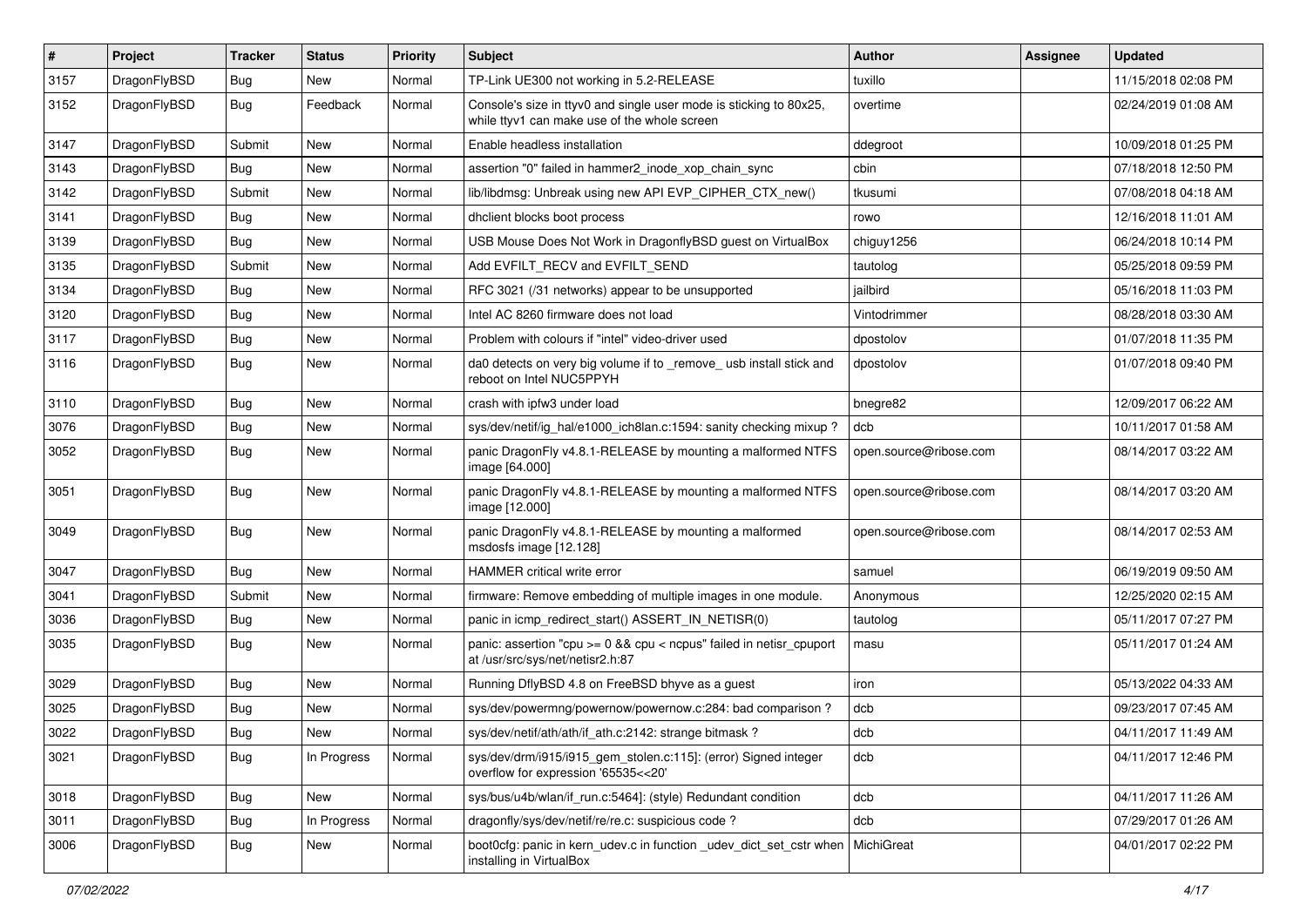| $\vert$ # | Project      | <b>Tracker</b> | <b>Status</b> | <b>Priority</b> | Subject                                                                                                              | <b>Author</b>    | Assignee | <b>Updated</b>      |
|-----------|--------------|----------------|---------------|-----------------|----------------------------------------------------------------------------------------------------------------------|------------------|----------|---------------------|
| 2994      | DragonFlyBSD | Bug            | New           | Normal          | Intermittent boot hangs after git: hammer - HAMMER Version 7                                                         | davshao          |          | 03/30/2017 02:06 PM |
| 2972      | DragonFlyBSD | Bug            | <b>New</b>    | Normal          | ipfw3 "deny to me" does not work correctly                                                                           | mneumann         |          | 12/27/2016 12:11 PM |
| 2970      | DragonFlyBSD | Bug            | <b>New</b>    | Normal          | kernel 4.7: "Is -I" causes panic on UDF filesystem: "bgetvp -<br>overlapping buffer"                                 | peeter           |          | 12/21/2016 02:46 AM |
| 2958      | DragonFlyBSD | Bug            | Feedback      | Normal          | Hammer FS dies during pruning after massive write load                                                               | neilb            |          | 10/11/2016 04:20 AM |
| 2957      | DragonFlyBSD | <b>Bug</b>     | Feedback      | Normal          | swapoff -a followed by swapon -a doesn't give your swap back                                                         | neilb            |          | 10/09/2016 04:17 AM |
| 2936      | DragonFlyBSD | <b>Bug</b>     | <b>New</b>    | Normal          | loader.efi crashes while loading kernel                                                                              | spaceille        |          | 08/20/2016 06:17 AM |
| 2933      | DragonFlyBSD | Submit         | New           | Normal          | Remove unix domain socket support from cat(1)                                                                        | sevan            |          | 08/01/2016 08:10 PM |
| 2924      | DragonFlyBSD | Bug            | <b>New</b>    | Normal          | cat -v fails to tag characters in extended table with M- prefix with<br>some locales                                 | sevan            |          | 07/11/2016 07:18 AM |
| 2921      | DragonFlyBSD | Submit         | <b>New</b>    | Normal          | Allow moused to accept userland mouse events                                                                         | tautolog         |          | 05/11/2021 04:08 AM |
| 2917      | DragonFlyBSD | Bug            | New           | Normal          | da8: reading primary partition table: error accessing offset<br>000000000000 for 512                                 | liweitianux      |          | 05/11/2021 08:43 PM |
| 2898      | DragonFlyBSD | Bug            | New           | Normal          | <b>HAMMER</b> panic                                                                                                  | pavalos          |          | 11/03/2018 07:05 AM |
| 2892      | DragonFlyBSD | <b>Bug</b>     | New           | Normal          | swap pager:indefinite wait bufferf error                                                                             | <b>Ihmwzy</b>    |          | 02/21/2016 10:32 PM |
| 2891      | DragonFlyBSD | <b>Bug</b>     | New           | Normal          | Kernel panic in IEEE802.11 related code                                                                              | shamaz           |          | 05/29/2016 05:49 PM |
| 2890      | DragonFlyBSD | <b>Bug</b>     | <b>New</b>    | Normal          | not able to boot usb installer on Toshiba Chromebook 2                                                               | johnnywhishbone  |          | 02/22/2016 03:42 AM |
| 2886      | DragonFlyBSD | Bug            | New           | Normal          | dragonfly mail agent: sending a testmail causes high system load                                                     | worf             |          | 02/05/2016 05:53 AM |
| 2881      | DragonFlyBSD | <b>Bug</b>     | <b>New</b>    | Normal          | Pulseaudio hangs/resets system when starting X11                                                                     | mneumann         |          | 01/09/2016 03:08 AM |
| 2874      | DragonFlyBSD | <b>Bug</b>     | New           | Normal          | make world DESTDIR=/emptydir fails                                                                                   | pascii           |          | 12/25/2015 07:04 AM |
| 2863      | DragonFlyBSD | Bug            | <b>New</b>    | Normal          | HAMMER synch tid is zero                                                                                             | shamaz           |          | 12/12/2015 11:24 PM |
| 2857      | DragonFlyBSD | <b>Bug</b>     | New           | Normal          | hammer stalls via bitcoin-qt                                                                                         | tkusumi          |          | 11/30/2015 06:52 AM |
| 2852      | DragonFlyBSD | <b>Bug</b>     | New           | Normal          | Hammer File System - hangs on undo during system boot / mount -<br>will not recover on DragonFlyBSD newer than 3.6.0 | abale            |          | 05/11/2021 04:07 AM |
| 2840      | DragonFlyBSD | Bug            | <b>New</b>    | Normal          | wrong voltage is reported                                                                                            | yellowrabbit2010 |          | 09/11/2015 06:09 PM |
| 2835      | DragonFlyBSD | <b>Bug</b>     | New           | Normal          | /usr/include/c++/5.0/bits/c++locale.h likes<br>POSIX_C_SOURCE>=200809                                                | davshao          |          | 11/18/2015 03:40 AM |
| 2820      | DragonFlyBSD | Bug            | New           | Normal          | TP-Link USB Wi-Fi adapter cannot be reattached to the system                                                         | shamaz           |          | 05/22/2015 09:45 PM |
| 2816      | DragonFlyBSD | Bug            | New           | Normal          | A multitasking process being debugged can get stuck                                                                  | phma             |          | 05/19/2015 03:57 AM |
| 2812      | DragonFlyBSD | Bug            | <b>New</b>    | Normal          | Panic on Intel DE3815TYKHE                                                                                           | tmorp            |          | 05/14/2015 03:14 PM |
| 2809      | DragonFlyBSD | Bug            | <b>New</b>    | Normal          | hammer mirror-stream                                                                                                 | masu             |          | 04/10/2015 12:33 AM |
| 2808      | DragonFlyBSD | <b>Bug</b>     | New           | Normal          | X freeze by switching between X and VT - results in black screen                                                     | lukesky333       |          | 05/11/2021 03:55 AM |
| 2806      | DragonFlyBSD | <b>Bug</b>     | New           | Normal          | failed to configure a link-local address on ath0 (errno = $22$ )                                                     | Chingyuan        |          | 05/25/2021 01:00 AM |
| 2803      | DragonFlyBSD | <b>Bug</b>     | New           | Normal          | HAMMER: Warning: UNDO area too small!                                                                                | ftigeot          |          | 03/11/2015 03:42 PM |
| 2802      | DragonFlyBSD | <b>Bug</b>     | New           | Normal          | USB Wifi urtwn0 crash from cd boot                                                                                   | opvalues         |          | 03/10/2015 01:07 AM |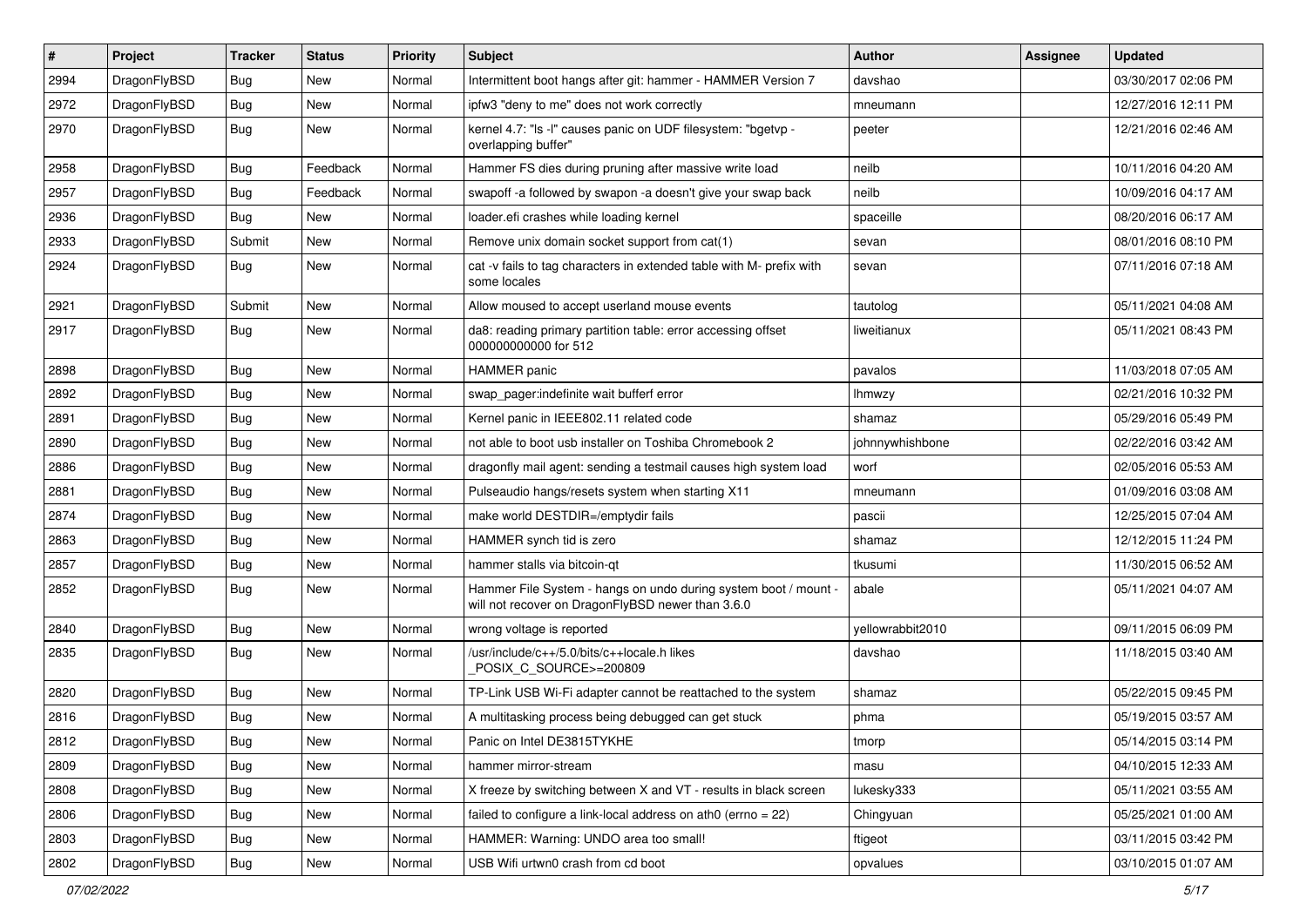| $\vert$ # | Project      | <b>Tracker</b> | <b>Status</b> | <b>Priority</b> | <b>Subject</b>                                                                                             | Author            | Assignee | <b>Updated</b>      |
|-----------|--------------|----------------|---------------|-----------------|------------------------------------------------------------------------------------------------------------|-------------------|----------|---------------------|
| 2799      | DragonFlyBSD | Bug            | New           | Normal          | Fatal trap 12 caused by moused(8) -p/dev/cual0                                                             | opvalues          |          | 03/04/2015 11:01 PM |
| 2788      | DragonFlyBSD | <b>Bug</b>     | <b>New</b>    | Normal          | ioctl GSLICEINFO: Not working for vnode slice                                                              | mneumann          |          | 02/12/2015 07:49 AM |
| 2738      | DragonFlyBSD | <b>Bug</b>     | New           | Normal          | Hammer: Strange behavior when trying to recover old version of<br>moved file                               | roland            |          | 11/20/2014 08:02 AM |
| 2731      | DragonFlyBSD | <b>Bug</b>     | In Progress   | Normal          | Screen full of random colors when starting Xorg with Intel Haswell<br>HD Graphics P4600                    | jkatzmaier        |          | 11/12/2014 04:08 PM |
| 2712      | DragonFlyBSD | <b>Bug</b>     | <b>New</b>    | Normal          | connect(2) returns EINVAL when retrying after ECONNREFUSED                                                 | jorisgio          |          | 08/14/2014 05:31 PM |
| 2708      | DragonFlyBSD | <b>Bug</b>     | <b>New</b>    | Normal          | unable to send TCP nor UDP on age(4) interface                                                             | dermiste          |          | 05/11/2021 03:54 AM |
| 2688      | DragonFlyBSD | <b>Bug</b>     | <b>New</b>    | Normal          | 67613368bdda7 Fix wrong checks for U4B presence Asrock Z77M<br>difficulty detecting USB keyboard           | davshao           |          | 06/28/2014 07:08 PM |
| 2687      | DragonFlyBSD | <b>Bug</b>     | <b>New</b>    | Normal          | natacontrol software RAID in installer                                                                     | csmelosky         |          | 06/22/2014 12:03 PM |
| 2674      | DragonFlyBSD | <b>Bug</b>     | <b>New</b>    | Normal          | <b>GPT Support</b>                                                                                         | ftigeot           |          | 12/28/2015 02:54 PM |
| 2652      | DragonFlyBSD | Bug            | <b>New</b>    | Normal          | 189a0ff3761b47  ix: Implement MSI-X support locks up Lenovo<br>S <sub>10</sub> Intel Atom n <sub>270</sub> | davshao           |          | 05/14/2014 01:55 AM |
| 2647      | DragonFlyBSD | <b>Bug</b>     | <b>New</b>    | Normal          | HAMMER panic on 3.6.0                                                                                      | tuxillo           |          | 05/11/2021 03:54 AM |
| 2645      | DragonFlyBSD | <b>Bug</b>     | <b>New</b>    | Normal          | panic with dsched fq and ioprio                                                                            | jyoung15          |          | 02/20/2014 07:29 AM |
| 2644      | DragonFlyBSD | <b>Bug</b>     | Feedback      | Normal          | 3.6.0-REL trap 9 on boot                                                                                   | memmerto          |          | 11/27/2021 08:08 AM |
| 2641      | DragonFlyBSD | <b>Bug</b>     | <b>New</b>    | Normal          | Panic when loading natapci as module                                                                       | tuxillo           |          | 05/11/2021 03:54 AM |
| 2630      | DragonFlyBSD | <b>Bug</b>     | New           | Normal          | Bring in latest iconv fixes from FreeBSD10 as well as csmapper<br>updates                                  | tuxillo           |          | 05/11/2021 03:54 AM |
| 2629      | DragonFlyBSD | <b>Bug</b>     | New           | Normal          | Replace gcc44 with llvm34, clang34, and libc++                                                             | tuxillo           |          | 06/02/2014 02:30 PM |
| 2626      | DragonFlyBSD | Bug            | New           | Normal          | iwn driver drops with error: "firmware error 'iwn_intr: fatal firmware<br>error"                           | rodyaj            |          | 01/09/2014 05:50 AM |
| 2622      | DragonFlyBSD | <b>Bug</b>     | New           | Normal          | VAIO FIT15E fn keys support                                                                                | nonsolosoft       |          | 12/31/2013 01:31 AM |
| 2621      | DragonFlyBSD | <b>Bug</b>     | New           | Normal          | core dump using cdrom                                                                                      | nonsolosoft       |          | 12/27/2013 12:43 AM |
| 2620      | DragonFlyBSD | <b>Bug</b>     | New           | Normal          | moused problem                                                                                             | FilippoMo         |          | 12/20/2013 10:32 AM |
| 2619      | DragonFlyBSD | Bug            | New           | Normal          | DragonFly 3.6 can't be installed on a 6TB volume                                                           | ftigeot           |          | 02/23/2014 11:55 PM |
| 2618      | DragonFlyBSD | Bug            | New           | Normal          | mouse problem on RELEASE-3 6 0                                                                             | FilippoMo         |          | 12/20/2013 03:26 AM |
| 2617      | DragonFlyBSD | <b>Bug</b>     | Feedback      | Normal          | Possible issue with wireless mouse on 3.6 release                                                          | FilippoMo         |          | 01/14/2015 03:42 PM |
| 2611      | DragonFlyBSD | <b>Bug</b>     | <b>New</b>    | Normal          | Change in IP address results in network not working                                                        | phma              |          | 12/05/2013 07:55 PM |
| 2609      | DragonFlyBSD | <b>Bug</b>     | New           | Normal          | master: panic: assertion<br>"LWKT TOKEN HELD ANY(vm object token(object))" failed in<br>swp pager lookup   | thomas.nikolajsen |          | 11/28/2013 11:36 AM |
| 2604      | DragonFlyBSD | Bug            | <b>New</b>    | Normal          | dell laptop does not boot with LATEST                                                                      | isenmann          |          | 11/20/2013 02:07 AM |
| 2598      | DragonFlyBSD | Bug            | New           | Normal          | i386 via USB Booting                                                                                       | mbzadegan         |          | 10/21/2013 02:28 AM |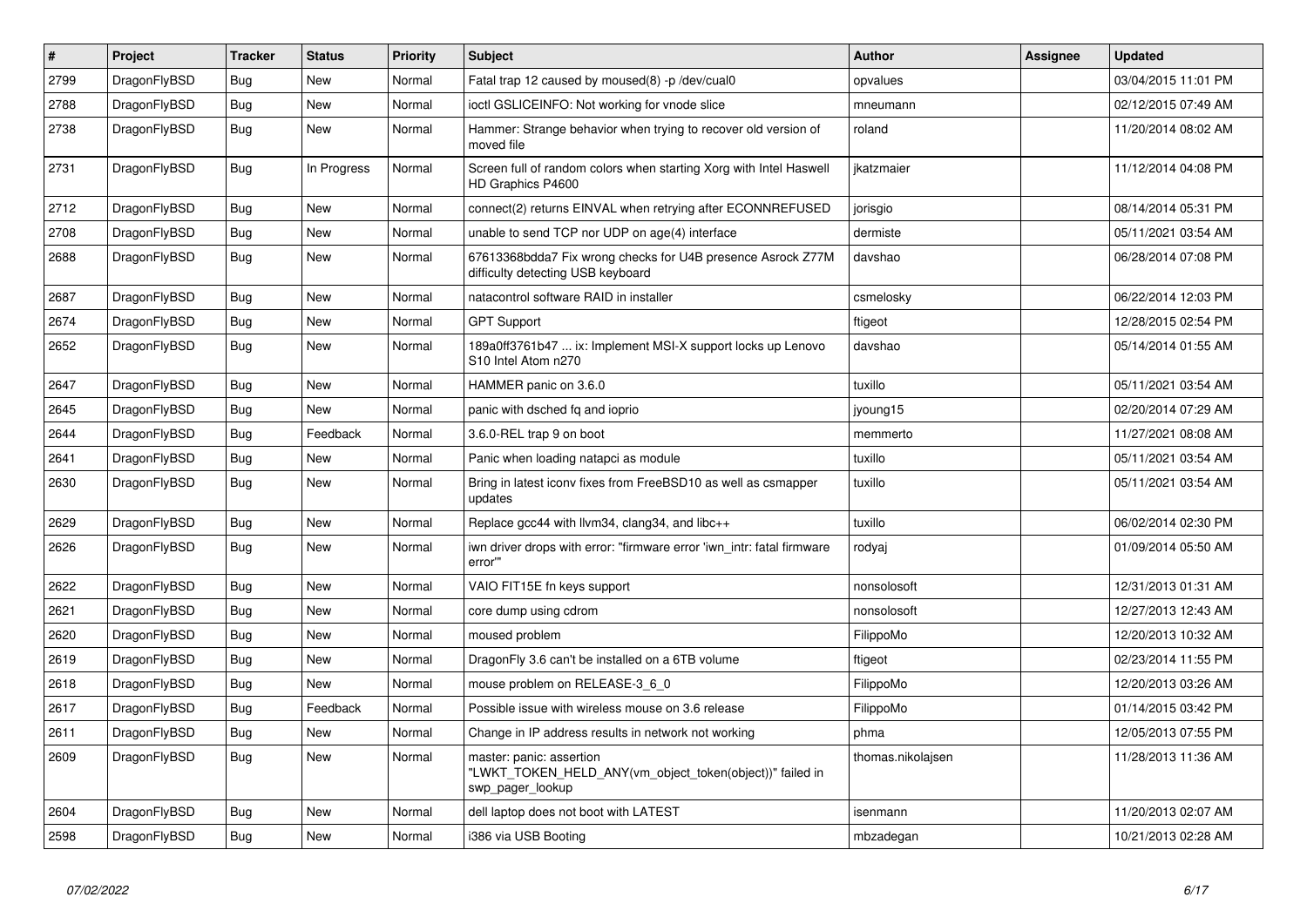| #    | Project      | <b>Tracker</b> | <b>Status</b> | <b>Priority</b> | <b>Subject</b>                                                                                                               | Author            | Assignee | <b>Updated</b>      |
|------|--------------|----------------|---------------|-----------------|------------------------------------------------------------------------------------------------------------------------------|-------------------|----------|---------------------|
| 2595 | DragonFlyBSD | <b>Bug</b>     | New           | Normal          | DragonFly 3.4.3 crashes on SUN Blade X6250 with Qlogic ISP 2432<br>FC card                                                   | Turvamies         |          | 10/07/2013 11:53 AM |
| 2587 | DragonFlyBSD | <b>Bug</b>     | <b>New</b>    | Normal          | SATA DVD writer not detected by DragonFly                                                                                    | srussell          |          | 09/04/2020 08:55 AM |
| 2586 | DragonFlyBSD | Bug            | <b>New</b>    | Normal          | pf: "modulate" state seems problematic                                                                                       | srussell          |          | 09/25/2013 07:36 PM |
| 2569 | DragonFlyBSD | Bug            | <b>New</b>    | Normal          | ctime NFS                                                                                                                    | ferney            |          | 08/11/2013 04:35 AM |
| 2568 | DragonFlyBSD | <b>Bug</b>     | New           | Normal          | <b>AHCI</b> panic                                                                                                            | josepht           |          | 06/07/2013 05:52 PM |
| 2565 | DragonFlyBSD | <b>Bug</b>     | <b>New</b>    | Normal          | "ifconfig ix0 up" panic                                                                                                      | Itpig402a         |          | 06/03/2013 05:46 AM |
| 2557 | DragonFlyBSD | <b>Bug</b>     | New           | Normal          | stock 3.4.1 kernel halts during booting if dm and dm_target_crypt<br>are loaded and RAID controller is present               | phma              |          | 05/12/2013 10:38 PM |
| 2556 | DragonFlyBSD | Bug            | Feedback      | Normal          | DragonFly v3.5.0.81.gd3479 - Process signal weirdness                                                                        | tuxillo           |          | 12/17/2013 03:48 PM |
| 2544 | DragonFlyBSD | <b>Bug</b>     | <b>New</b>    | Normal          | live DVD system boot (menu option 1) caused db> prompt on<br>PE1950                                                          | estrabd           |          | 05/11/2021 03:54 AM |
| 2535 | DragonFlyBSD | <b>Bug</b>     | <b>New</b>    | Normal          | Imap processes apparentlt blocked on disk I/O                                                                                | ftigeot           |          | 04/02/2013 09:31 AM |
| 2531 | DragonFlyBSD | <b>Bug</b>     | New           | Normal          | camcontrol fails to disable APM                                                                                              | m.lombardi85      |          | 03/23/2013 12:28 PM |
| 2526 | DragonFlyBSD | <b>Bug</b>     | <b>New</b>    | Normal          | hammer cleanup doesn't run on first day of DST                                                                               | pavalos           |          | 10/18/2016 05:28 PM |
| 2520 | DragonFlyBSD | <b>Bug</b>     | New           | Normal          | panic: assertion "IS_SERIALIZED((ifp->if_serializer))" failed in<br>if_default_serialize_assert at /usr/src/sys/net/if.c:437 | ano               |          | 03/09/2013 12:14 AM |
| 2509 | DragonFlyBSD | <b>Bug</b>     | <b>New</b>    | Normal          | Redefinition of DIRBLKSIZ in restore(8)                                                                                      | swildner          |          | 06/04/2022 04:40 AM |
| 2498 | DragonFlyBSD | <b>Bug</b>     | New           | Normal          | DFBSD v3.2.2-RELEASE - LIST_FIRST(&bp->b_dep) == NULL"<br>failed in vfs_vmio_release                                         | tuxillo           |          | 05/31/2022 04:09 PM |
| 2493 | DragonFlyBSD | Bug            | <b>New</b>    | Normal          | vidcontrol: invalid video mode name                                                                                          | Svarov            |          | 01/24/2013 09:55 AM |
| 2490 | DragonFlyBSD | <b>Bug</b>     | New           | Normal          | nmalloc should color addresses to avoid cache bank conflictsw                                                                | vsrinivas         |          | 06/10/2014 05:51 AM |
| 2489 | DragonFlyBSD | <b>Bug</b>     | <b>New</b>    | Normal          | nmalloc doesn't cache VA for allocations > 8KB                                                                               | vsrinivas         |          | 06/10/2014 05:51 AM |
| 2473 | DragonFlyBSD | Bug            | New           | Normal          | Kernel crash when trying to up the wpi0 device (Dfly<br>v3.3.0.758.g47388-DEVELOPMENT)                                       | tomaz             |          | 02/24/2014 08:50 AM |
| 2459 | DragonFlyBSD | <b>Bug</b>     | Feedback      | Normal          | apic problems with HP Probook 4510s                                                                                          | thowe             |          | 11/27/2021 08:22 AM |
| 2453 | DragonFlyBSD | <b>Bug</b>     | <b>New</b>    | Normal          | panic: assertion "gd->gd_spinlocks == 0" failed                                                                              | Johannes.Hofmann  |          | 11/12/2012 12:54 PM |
| 2444 | DragonFlyBSD | Bug            | New           | Normal          | Crash during Hammer overnight cleanup                                                                                        | justin            |          | 11/04/2012 07:58 AM |
| 2436 | DragonFlyBSD | Bug            | New           | Normal          | panic: assertion "lp->lwp_qcpu == dd->cpuid" failed in<br>dfly_acquire_curproc                                               | thomas.nikolajsen |          | 01/23/2013 11:07 AM |
| 2434 | DragonFlyBSD | Bug            | New           | Normal          | BTX Halted - Boot fails on USB/GUI                                                                                           | lucmv             |          | 10/17/2012 08:12 PM |
| 2430 | DragonFlyBSD | <b>Bug</b>     | New           | Normal          | Alternate Password Hash method                                                                                               | robin.carey1      |          | 10/07/2012 06:28 AM |
| 2414 | DragonFlyBSD | <b>Bug</b>     | In Progress   | Normal          | Lenovo S10 acpi freeze (not new)                                                                                             | davshao           |          | 05/11/2021 04:13 AM |
| 2412 | DragonFlyBSD | Bug            | New           | Normal          | wlan0 fails to get address via dhclient                                                                                      | nonsolosoft       |          | 08/30/2012 05:55 AM |
| 2389 | DragonFlyBSD | <b>Bug</b>     | New           | Normal          | computer crashed while listing processes                                                                                     | phma              |          | 06/18/2012 02:49 PM |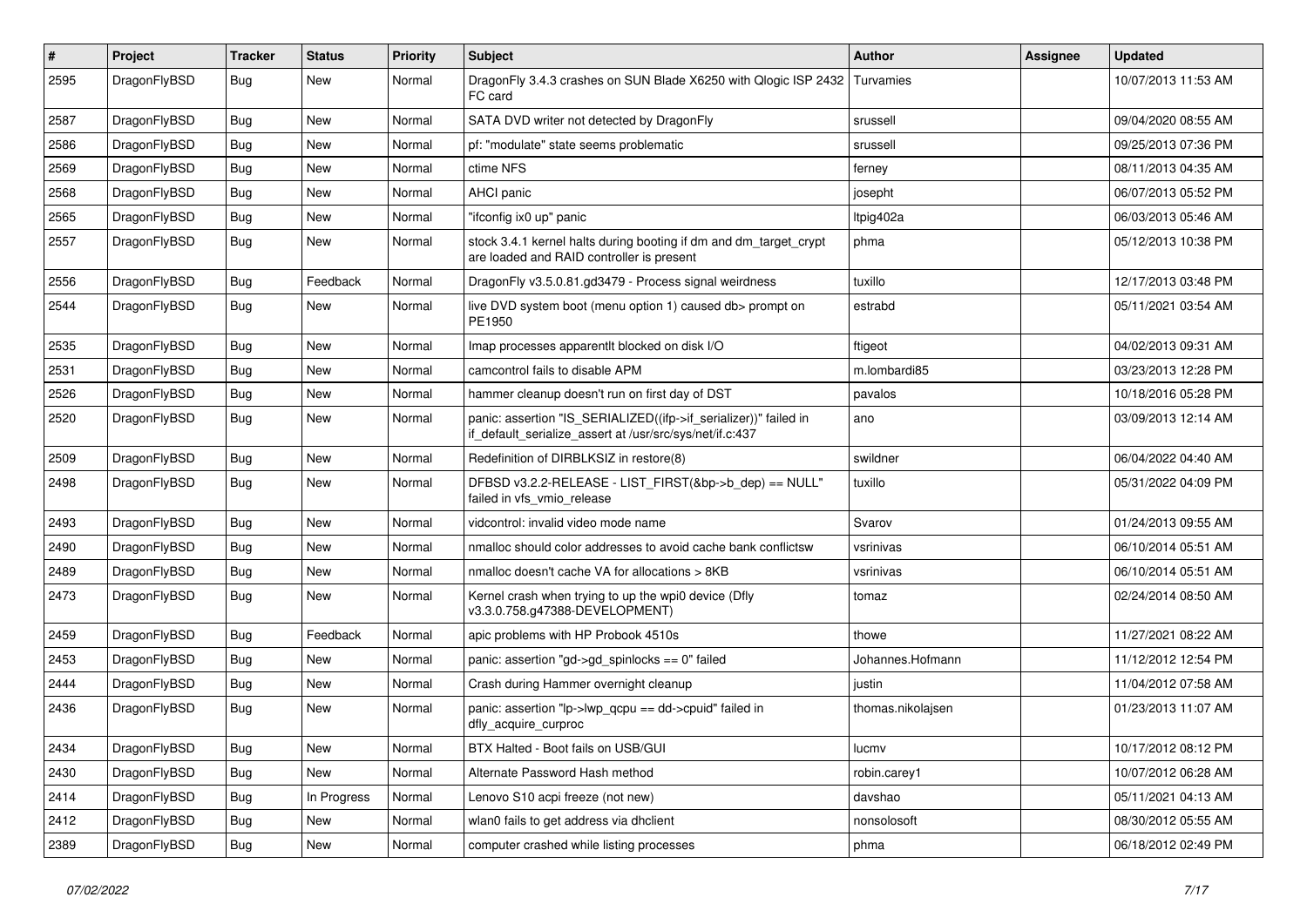| $\vert$ # | Project      | <b>Tracker</b> | <b>Status</b> | <b>Priority</b> | <b>Subject</b>                                                                                             | Author       | Assignee | <b>Updated</b>      |
|-----------|--------------|----------------|---------------|-----------------|------------------------------------------------------------------------------------------------------------|--------------|----------|---------------------|
| 2387      | DragonFlyBSD | <b>Bug</b>     | <b>New</b>    | Normal          | hammer ignores -t during dedup                                                                             | phma         |          | 06/17/2012 12:30 PM |
| 2371      | DragonFlyBSD | <b>Bug</b>     | <b>New</b>    | Normal          | Timezone problem with America/Sao_Paulo                                                                    | raitech      |          | 05/17/2012 01:42 PM |
| 2369      | DragonFlyBSD | <b>Bug</b>     | New           | Normal          | panic: Bad link elm 0xffffffe07edf6068 next->prev != elm                                                   | jaydg        |          | 08/15/2012 03:04 AM |
| 2360      | DragonFlyBSD | Bug            | In Progress   | Normal          | Wishlist: virtio driver import                                                                             | vsrinivas    |          | 06/04/2022 04:16 AM |
| 2351      | DragonFlyBSD | <b>Bug</b>     | In Progress   | Normal          | DFBSD v3.1.0.579.g44ccf - Stuck during startup, random freezes                                             | tuxillo      |          | 04/24/2012 08:21 AM |
| 2345      | DragonFlyBSD | <b>Bug</b>     | In Progress   | Normal          | DFBSD v3.1.0.457.gd679f - NFS panic on diskless station                                                    | tuxillo      |          | 04/07/2012 05:22 PM |
| 2331      | DragonFlyBSD | Bug            | New           | Normal          | reading mouse mode from unopen file descriptor hangs mouse<br>driver                                       | phma         |          | 03/14/2012 09:43 AM |
| 2329      | DragonFlyBSD | <b>Bug</b>     | <b>New</b>    | Normal          | ibm x3550 & acpi                                                                                           | ano          |          | 06/03/2014 11:37 AM |
| 2324      | DragonFlyBSD | <b>Bug</b>     | <b>New</b>    | Normal          | natacotrol support > 2TB not working even after the ftigeot patch                                          | zenny        |          | 03/03/2012 01:00 AM |
| 2319      | DragonFlyBSD | <b>Bug</b>     | <b>New</b>    | Normal          | crypt/passwd forward compat                                                                                | c.turner1    |          | 02/28/2012 12:39 PM |
| 2316      | DragonFlyBSD | Bug            | New           | Normal          | Ungraceful invalid password handling for adding a new user in the<br>installer                             | rune         |          | 04/27/2012 11:23 PM |
| 2311      | DragonFlyBSD | Bug            | <b>New</b>    | Normal          | Xorg crash having something to do with drm                                                                 | phma         |          | 02/22/2012 09:59 AM |
| 2308      | DragonFlyBSD | Bug            | <b>New</b>    | Normal          | System freeze when unloading snd_hda                                                                       | jaydg        |          | 02/19/2012 07:15 AM |
| 2306      | DragonFlyBSD | <b>Bug</b>     | <b>New</b>    | Normal          | a crash starts the kernel debugger in text mode, but just reboots in $X \mid p$ hma                        |              |          | 02/11/2012 08:02 PM |
| 2297      | DragonFlyBSD | <b>Bug</b>     | <b>New</b>    | Normal          | strange NFS (client) error messages / problems                                                             | Anonymous    |          | 02/19/2012 02:59 PM |
| 2292      | DragonFlyBSD | Bug            | <b>New</b>    | Normal          | re interface with jumbo frames (mtu larger than 1500) hangs after<br>some traffic                          | Anonymous    |          | 01/31/2012 12:11 AM |
| 2288      | DragonFlyBSD | Bug            | Feedback      | Normal          | Random IO performance loss introduced since January 1st                                                    | lentferj     |          | 01/23/2013 04:21 PM |
| 2287      | DragonFlyBSD | <b>Bug</b>     | New           | Normal          | HAMMER(ROOT) Illegal UNDO TAIL signature at<br>300000001967c000                                            | y0n3t4n1     |          | 11/07/2018 01:22 AM |
| 2283      | DragonFlyBSD | Bug            | <b>New</b>    | Normal          | DFBSD DragonFly v2.13.0.957.g4f459 - pmap_release: page<br>should already be gone 0xc27120bc               | tuxillo      |          | 01/23/2012 03:03 AM |
| 2282      | DragonFlyBSD | Bug            | In Progress   | Normal          | gdb segfaults with certain corefiles                                                                       | tuxillo      |          | 01/18/2012 04:40 PM |
| 2254      | DragonFlyBSD | Bug            | <b>New</b>    | Normal          | panic: assertion "ref < &td->td_toks_end" failed in lwkt_gettoken at<br>/usr/src/sys/kern/lwkt_token.c:588 | eocallaghan  |          | 12/05/2011 10:21 PM |
| 2250      | DragonFlyBSD | Bug            | <b>New</b>    | Normal          | Kernel panic                                                                                               | adamk        |          | 11/23/2018 01:10 AM |
| 2248      | DragonFlyBSD | Bug            | <b>New</b>    | Normal          | sysctl panic                                                                                               | pavalos      |          | 11/23/2011 06:23 PM |
| 2245      | DragonFlyBSD | Bug            | New           | Normal          | panic: assertion "ref < &td->td toks end" failed in lwkt gettoken at<br>/usr/src/sys/kern/lwkt_token.c:588 | juanfra684   |          | 11/22/2011 07:41 PM |
| 2224      | DragonFlyBSD | <b>Bug</b>     | <b>New</b>    | Normal          | v2.13.0.291.gaa7ec - Panic on fq while installing world                                                    | tuxillo      |          | 11/18/2011 01:40 AM |
| 2210      | DragonFlyBSD | <b>Bug</b>     | New           | Normal          | Bugtracker cannot assign default project for new users                                                     | ahuete.devel |          | 11/17/2011 11:30 AM |
| 2199      | DragonFlyBSD | <b>Bug</b>     | New           | Normal          | screen segfaults if utmpx isn't present                                                                    | pavalos      |          | 11/15/2011 10:52 PM |
| 2182      | DragonFlyBSD | <b>Bug</b>     | New           | Normal          | if_msk PHY FIFO underrun/overflow                                                                          | nonsolosoft  |          | 09/03/2012 06:39 AM |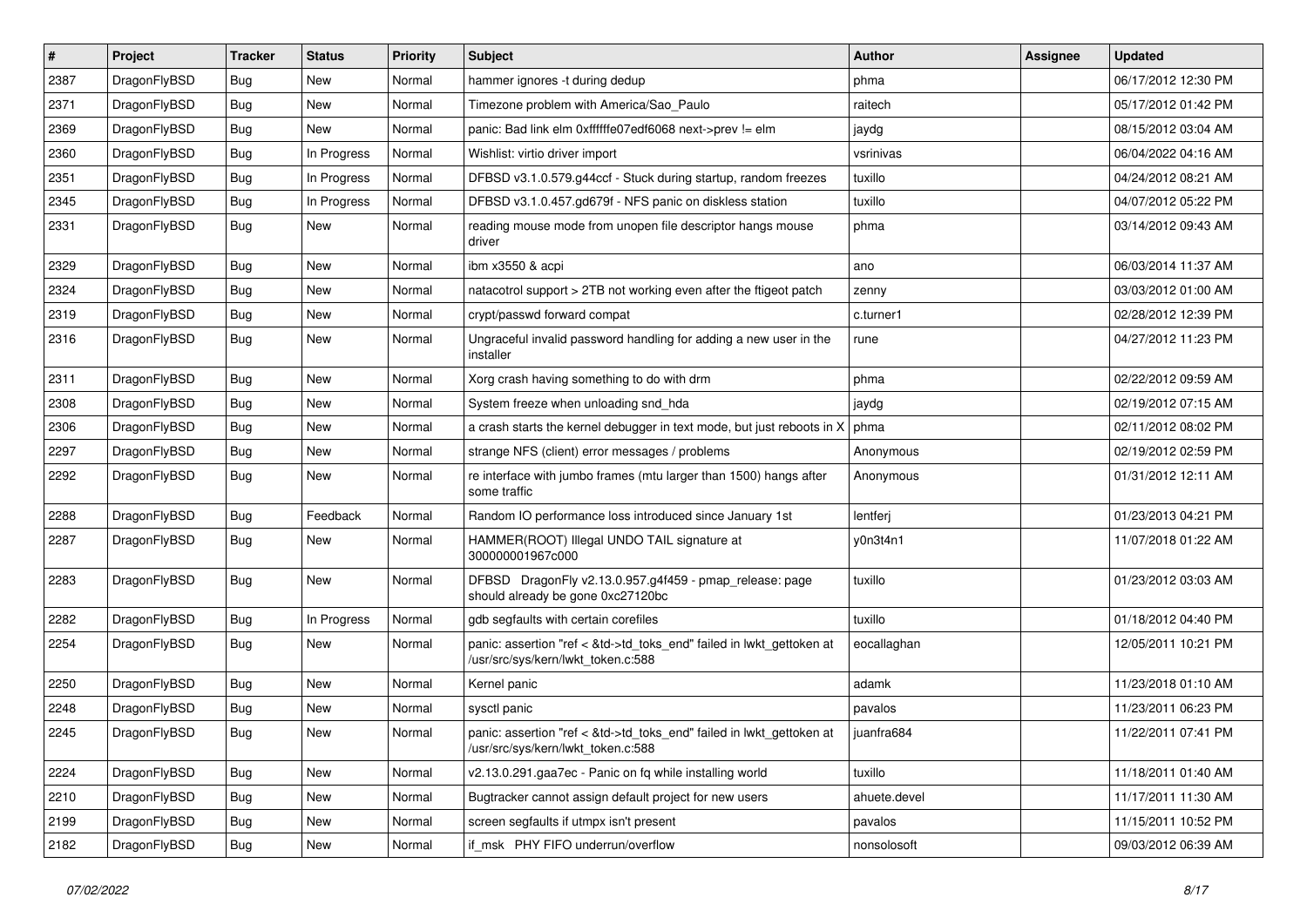| $\pmb{\#}$ | Project      | <b>Tracker</b> | <b>Status</b> | <b>Priority</b> | Subject                                                                                 | Author       | Assignee | <b>Updated</b>      |
|------------|--------------|----------------|---------------|-----------------|-----------------------------------------------------------------------------------------|--------------|----------|---------------------|
| 2171       | DragonFlyBSD | Bug            | New           | Normal          | DFBSD v2.13.0.151.gdc8442 - panic: assertion "(*ptep &<br>$(PG_MANAGED PG_V)) == PG_V"$ | tuxillo      |          | 11/04/2011 05:06 PM |
| 2167       | DragonFlyBSD | <b>Bug</b>     | <b>New</b>    | Normal          | shutdown/reboot fails after uptime msg                                                  | marino       |          | 11/28/2011 03:01 AM |
| 2166       | DragonFlyBSD | Bug            | New           | Normal          | DFBSD v2.13.0.109.g05b9d - Strange lockups                                              | tuxillo      |          | 10/29/2011 11:20 AM |
| 2164       | DragonFlyBSD | Bug            | <b>New</b>    | Normal          | panic on reboot from usb.                                                               | eocallaghan  |          | 10/27/2011 09:29 AM |
| 2161       | DragonFlyBSD | Bug            | New           | Normal          | Outdated xorg.conf file gets installed into etc and screws up mouse                     | eocallaghan  |          | 10/27/2011 01:51 PM |
| 2158       | DragonFlyBSD | Bug            | New           | Normal          | iwn panics with assertion on boot.                                                      | eocallaghan  |          | 10/24/2011 04:13 PM |
| 2154       | DragonFlyBSD | Bug            | New           | Normal          | vkernel copyout() doesn't return EFAULT on error                                        | vsrinivas    |          | 10/20/2011 03:53 AM |
| 2153       | DragonFlyBSD | Bug            | <b>New</b>    | Normal          | Too many unuseful warnings at boot                                                      | juanfra684   |          | 10/18/2011 10:16 PM |
| 2138       | DragonFlyBSD | Bug            | <b>New</b>    | Normal          | > 100% CPU usage                                                                        | robin.carey1 |          | 09/26/2011 12:20 PM |
| 2136       | DragonFlyBSD | Bug            | New           | Normal          | socketpair() doesn't free file descriptors on copyout failure                           | vsrinivas    |          | 04/05/2013 09:13 AM |
| 2129       | DragonFlyBSD | Bug            | New           | Normal          | DFBSD v2.11.0.661.gf9438 i386 - panic: lockmgr thrd_sleep                               | tuxillo      |          | 09/05/2011 09:49 AM |
| 2125       | DragonFlyBSD | Bug            | New           | Normal          | Weird garbage in dmesg                                                                  | herrgard     |          | 08/30/2011 08:04 PM |
| 2124       | DragonFlyBSD | Bug            | New           | Normal          | getty repeating too quickly on port /dev/ttyv0                                          | sgeorge.ml   |          | 09/01/2011 04:28 AM |
| 2123       | DragonFlyBSD | Bug            | New           | Normal          | hammer is losing files                                                                  | schmir       |          | 08/30/2011 07:56 PM |
| 2122       | DragonFlyBSD | Submit         | New           | Normal          | [Review] Fixes to the VFS layer                                                         | ftigeot      |          | 05/31/2022 03:25 PM |
| 2115       | DragonFlyBSD | Bug            | New           | Normal          | [msk] system freeze after receive some paquet                                           | bsdsx        |          | 08/22/2011 10:22 AM |
| 2107       | DragonFlyBSD | <b>Bug</b>     | <b>New</b>    | Normal          | 2.10.1 sata dvd drive issue                                                             | ausppc       |          | 07/31/2011 08:41 PM |
| 2104       | DragonFlyBSD | Bug            | New           | Normal          | network configuration seg. fault on install CD                                          | navratil     |          | 07/26/2011 07:55 AM |
| 2099       | DragonFlyBSD | Bug            | <b>New</b>    | Normal          | page fault panic in vm system                                                           | pavalos      |          | 07/10/2011 08:51 AM |
| 2098       | DragonFlyBSD | Submit         | New           | Normal          | [PATCH] correct ath man page example<br>(/usr/src/share/man/man4/ath.4)                 | nobody       |          | 11/15/2011 12:27 AM |
| 2094       | DragonFlyBSD | Bug            | New           | Normal          | Segfault when gdb printing backtrace from core dump                                     | greenrd      |          | 06/25/2011 04:14 PM |
| 2090       | DragonFlyBSD | Bug            | Feedback      | Normal          | snd_hda does not support headphone automute                                             | justin       |          | 03/29/2012 08:03 PM |
| 2085       | DragonFlyBSD | Bug            | New           | Normal          | panic: assertion: (m->flags & PG_MAPPED) == 0 in<br>vm_page_free_toq                    | vsrinivas    |          | 06/10/2011 07:48 AM |
| 2084       | DragonFlyBSD | Bug            | New           | Normal          | DFBSD v2.11.0.242.g4d317 - panic: zone: entry not free                                  | tuxillo      |          | 07/03/2012 01:23 AM |
| 2082       | DragonFlyBSD | Bug            | New           | Normal          | dfbsd 2.10.1 amd64 - mc port build error with 'bmake bin-install'                       | sun-doctor   |          | 05/25/2011 07:18 PM |
| 2081       | DragonFlyBSD | Bug            | Feedback      | Normal          | Panic on device "detach" / "failure"                                                    | vsrinivas    |          | 02/29/2012 07:11 AM |
| 2080       | DragonFlyBSD | Bug            | New           | Normal          | panic: lockmgr thrd_sleep: called from interrupt, ipi, or hard code<br>section          | rumcic       |          | 05/30/2011 05:06 PM |
| 2078       | DragonFlyBSD | Bug            | New           | Normal          | DFBSD i386 v2.11.0.201.g3ed2f - Panic during installworld into a<br>vn0 device          | tuxillo      |          | 05/19/2011 07:50 PM |
| 2077       | DragonFlyBSD | Bug            | New           | Normal          | USB devices conflicting                                                                 | srussell     |          | 05/17/2011 05:12 PM |
| 2075       | DragonFlyBSD | <b>Bug</b>     | New           | Normal          | pflogd on x86_64                                                                        | fanch        |          | 05/16/2011 04:04 PM |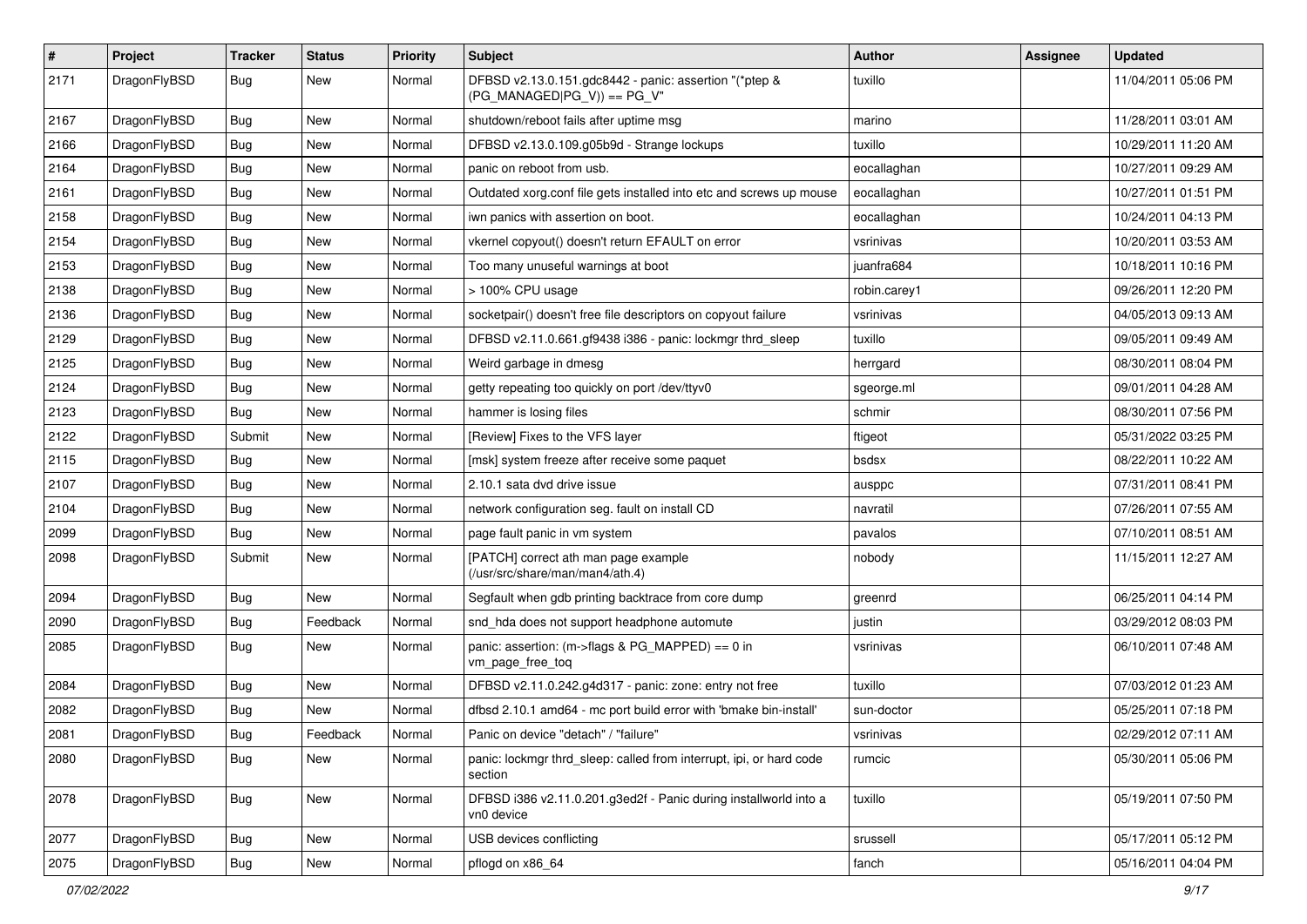| $\pmb{\#}$ | Project      | <b>Tracker</b> | <b>Status</b> | <b>Priority</b> | Subject                                                                                                                                                                                           | <b>Author</b>      | Assignee | <b>Updated</b>      |
|------------|--------------|----------------|---------------|-----------------|---------------------------------------------------------------------------------------------------------------------------------------------------------------------------------------------------|--------------------|----------|---------------------|
| 2072       | DragonFlyBSD | Bug            | <b>New</b>    | Normal          | Fatal trap 12: stopped at lwkt_send_ipiq3                                                                                                                                                         | rumcic             |          | 05/17/2011 04:12 AM |
| 2067       | DragonFlyBSD | Bug            | <b>New</b>    | Normal          | sound/pcm: "play interrupt timeout, channel dead"                                                                                                                                                 | matthiasr          |          | 05/11/2021 03:55 AM |
| 2061       | DragonFlyBSD | Bug            | <b>New</b>    | Normal          | USB keyboard boot panic                                                                                                                                                                           | sjg                |          | 05/04/2012 12:20 AM |
| 2055       | DragonFlyBSD | <b>Bug</b>     | New           | Normal          | $ssh + IPV6 + bridge \Rightarrow connection freezes$                                                                                                                                              | steve              |          | 04/24/2011 07:13 PM |
| 2052       | DragonFlyBSD | Bug            | <b>New</b>    | Normal          | Kernel panic: CPU APIC ID out of range                                                                                                                                                            | Anonymous          |          | 05/02/2011 11:06 AM |
| 2051       | DragonFlyBSD | Bug            | New           | Normal          | No ipv6 lan route entry created on 2.10                                                                                                                                                           | ftigeot            |          | 04/21/2011 10:37 AM |
| 2048       | DragonFlyBSD | Bug            | <b>New</b>    | Normal          | panic: ffs_sync: rofs mod                                                                                                                                                                         | pavalos            |          | 04/12/2011 05:45 AM |
| 2045       | DragonFlyBSD | <b>Bug</b>     | New           | Normal          | ral(4): Fatal trap 12: page fault while in kernel mode (two panics)                                                                                                                               | herrgard           |          | 11/03/2011 05:34 PM |
| 2042       | DragonFlyBSD | <b>Bug</b>     | <b>New</b>    | Normal          | kernel panic, when run boot0cfg                                                                                                                                                                   | sepherosa          |          | 05/31/2022 03:01 PM |
| 2013       | DragonFlyBSD | Bug            | In Progress   | Normal          | oversized DMA request loop                                                                                                                                                                        | josepht            |          | 05/11/2021 04:06 AM |
| 2008       | DragonFlyBSD | Bug            | New           | Normal          | lwkt_setcpu_remote: td->td_flags 00800621 console flood                                                                                                                                           | pavalos            |          | 03/06/2011 09:37 PM |
| 2004       | DragonFlyBSD | Bug            | New           | Normal          | LWKT_WAIT_IPIQ panic                                                                                                                                                                              | steve              |          | 03/08/2011 05:46 PM |
| 1990       | DragonFlyBSD | Bug            | New           | Normal          | /mnt too large to mount                                                                                                                                                                           | peur.neu           |          | 02/16/2011 11:24 PM |
| 1984       | DragonFlyBSD | <b>Bug</b>     | New           | Normal          | hammer mount fails after crash - HAMMER: FIFO record bad head<br>signature                                                                                                                        | thomas.nikolajsen  |          | 03/08/2011 06:57 PM |
| 1975       | DragonFlyBSD | Bug            | <b>New</b>    | Normal          | Applications seg fault in select() and poll()                                                                                                                                                     | rumcic             |          | 05/31/2022 02:58 PM |
| 1961       | DragonFlyBSD | Bug            | New           | Normal          | Can't create dump from DDB                                                                                                                                                                        | shamaz             |          | 01/29/2011 09:02 PM |
| 1959       | DragonFlyBSD | Bug            | <b>New</b>    | Normal          | DFBSD v2.9.1.422.gc98f2 - Panic during boot - IPv6 and PF                                                                                                                                         | tuxillo            |          | 01/13/2011 03:37 AM |
| 1951       | DragonFlyBSD | Bug            | New           | Normal          | dma_timeouts at phyaddr on a good hdd                                                                                                                                                             | peur.neu           |          | 01/04/2011 07:12 AM |
| 1949       | DragonFlyBSD | Bug            | <b>New</b>    | Normal          | iwn panic                                                                                                                                                                                         | pavalos            |          | 01/30/2011 03:21 AM |
| 1944       | DragonFlyBSD | Bug            | New           | Normal          | panic: backing_object 0xdea7b258 was somehow re-referenced<br>during collapse!                                                                                                                    | sepherosa          |          | 12/27/2010 02:06 AM |
| 1943       | DragonFlyBSD | Bug            | <b>New</b>    | Normal          | hammer assertion panic                                                                                                                                                                            | peter              |          | 12/27/2010 12:45 AM |
| 1942       | DragonFlyBSD | Bug            | <b>New</b>    | Normal          | locking against myself in getcacheblk()?                                                                                                                                                          | qhwt.dfly          |          | 05/31/2022 02:15 PM |
| 1941       | DragonFlyBSD | Bug            | New           | Normal          | wlan config crash                                                                                                                                                                                 | abandon.every.hope |          | 12/24/2010 07:54 PM |
| 1939       | DragonFlyBSD | Bug            | <b>New</b>    | Normal          | Panic on nightly build and stress test box                                                                                                                                                        | lentferj           |          | 12/18/2010 08:41 AM |
| 1935       | DragonFlyBSD | Bug            | New           | Normal          | mouse does not work after switching between x and console                                                                                                                                         | shamaz             |          | 12/13/2010 10:06 AM |
| 1923       | DragonFlyBSD | Bug            | <b>New</b>    | Normal          | Abysmal NFS performance with IPv6                                                                                                                                                                 | ftigeot            |          | 12/05/2010 09:34 PM |
| 1917       | DragonFlyBSD | Bug            | New           | Normal          | panic: assertion: (RB_EMPTY(&ip->rec_tree) && (ip->flags &<br>HAMMER_INODE_XDIRTY) == 0)    (!RB_EMPTY(&ip->rec_tree)<br>&& (ip->flags & HAMMER INODE XDIRTY) != 0) in<br>hammer_flush_inode_done | qhwt.dfly          |          | 11/24/2010 03:23 AM |
| 1916       | DragonFlyBSD | Bug            | <b>New</b>    | Normal          | Constant crashes on x86_64 with UFS                                                                                                                                                               | lentferj           |          | 11/21/2010 07:40 PM |
| 1913       | DragonFlyBSD | <b>Bug</b>     | New           | Normal          | panic: assertion: ip->flush state != HAMMER FST FLUSH in<br>hammer_flush_inode_core                                                                                                               | swildner           |          | 11/20/2010 05:27 PM |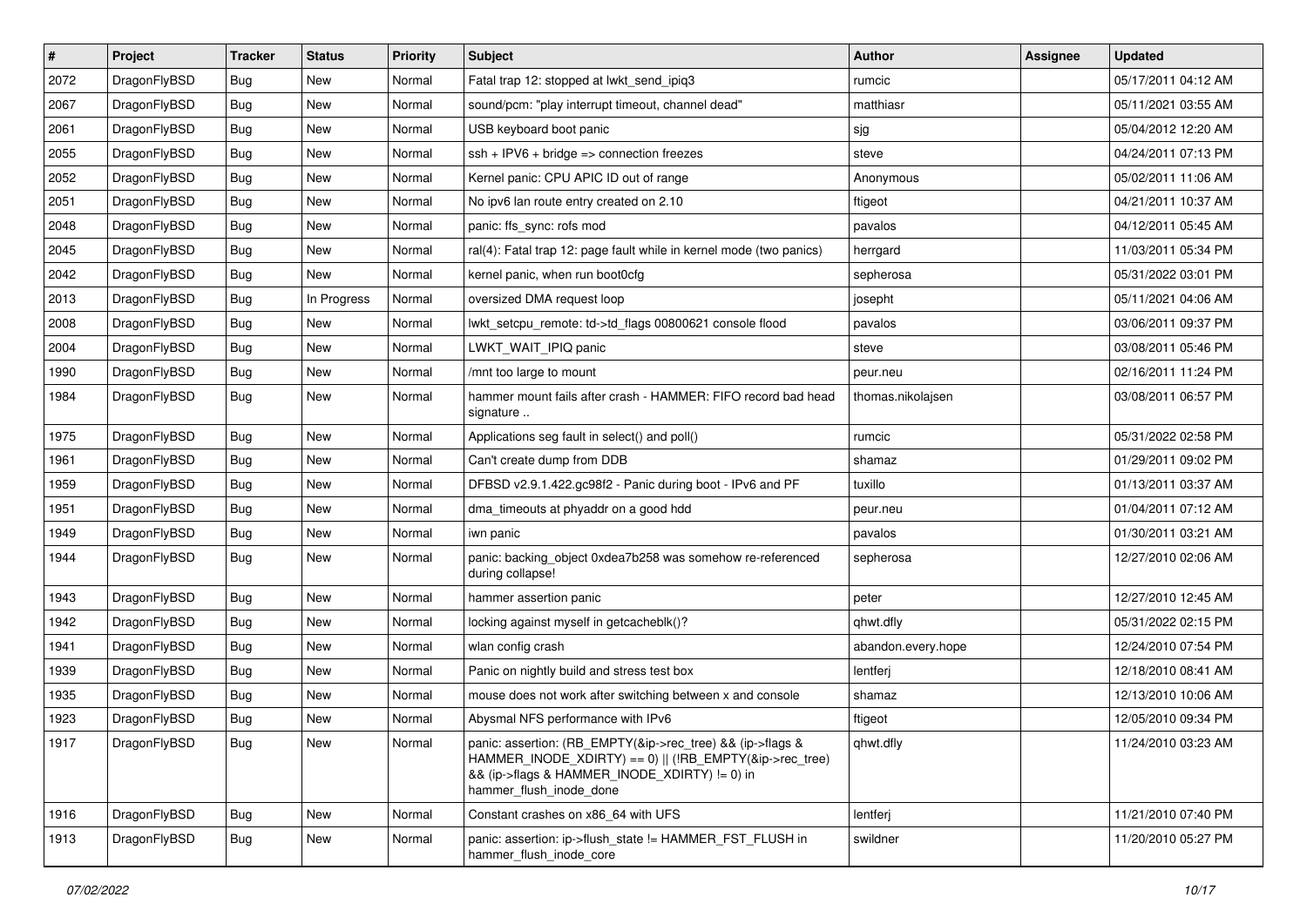| $\vert$ # | Project      | <b>Tracker</b> | <b>Status</b> | <b>Priority</b> | <b>Subject</b>                                                                            | <b>Author</b>    | Assignee | Updated             |
|-----------|--------------|----------------|---------------|-----------------|-------------------------------------------------------------------------------------------|------------------|----------|---------------------|
| 1907      | DragonFlyBSD | Bug            | <b>New</b>    | Normal          | Hammer crash in hammer flusher flush()                                                    | swildner         |          | 11/11/2010 05:07 AM |
| 1899      | DragonFlyBSD | <b>Bug</b>     | <b>New</b>    | Normal          | Keyboard doesn't work                                                                     | fransm           |          | 05/15/2022 03:32 PM |
| 1884      | DragonFlyBSD | <b>Bug</b>     | <b>New</b>    | Normal          | System completely freezes while listening music (devbuf: malloc<br>limit exceeded)        | shamaz           |          | 01/24/2011 05:00 PM |
| 1877      | DragonFlyBSD | <b>Bug</b>     | <b>New</b>    | Normal          | Freeze during 1st hammer cleanup after new install                                        | elekktretterr    |          | 05/15/2022 11:43 AM |
| 1874      | DragonFlyBSD | Bug            | <b>New</b>    | Normal          | mpd listening on all IPs, accepting only on one                                           | rumcic           |          | 05/08/2011 01:01 PM |
| 1873      | DragonFlyBSD | <b>Bug</b>     | <b>New</b>    | Normal          | Panic upon usb mouse detach and reattaching                                               | rumcic           |          | 02/01/2011 09:53 AM |
| 1867      | DragonFlyBSD | <b>Bug</b>     | <b>New</b>    | Normal          | it(4) motherboard and fan problems                                                        | tuxillo          |          | 07/08/2011 10:48 AM |
| 1861      | DragonFlyBSD | <b>Bug</b>     | <b>New</b>    | Normal          | panic via kprintf (lockmgr called in a hard section)                                      | vsrinivas        |          | 10/11/2010 12:56 AM |
| 1860      | DragonFlyBSD | <b>Bug</b>     | Feedback      | Normal          | Panic while creating UFS fs on vn(4) for initrd                                           | matthias         |          | 02/29/2012 07:16 AM |
| 1850      | DragonFlyBSD | <b>Bug</b>     | <b>New</b>    | Normal          | volume-add on hammer root fs panic                                                        | Johannes.Hofmann |          | 04/18/2019 04:27 AM |
| 1836      | DragonFlyBSD | <b>Bug</b>     | <b>New</b>    | Normal          | Incorrect TCP checksum show up in tcpdump                                                 | robgar1          |          | 05/15/2022 11:22 AM |
| 1826      | DragonFlyBSD | Bug            | <b>New</b>    | Normal          | panic during boot: assertion so->so_port  in tcp_input                                    | ftigeot          |          | 05/15/2022 11:05 AM |
| 1824      | DragonFlyBSD | <b>Bug</b>     | Feedback      | Normal          | kernel panic, x86, 2.7.3.859.ge5104                                                       | akirchhoff135014 |          | 03/10/2013 07:49 AM |
| 1818      | DragonFlyBSD | <b>Bug</b>     | <b>New</b>    | Normal          | panic: Bad tailg NEXT (kqueue issue ?)                                                    | ftigeot          |          | 05/15/2022 11:40 AM |
| 1786      | DragonFlyBSD | <b>Bug</b>     | <b>New</b>    | Normal          | Calling NULL function pointer initiates panic loop                                        | sjg              |          | 10/11/2010 05:28 PM |
| 1774      | DragonFlyBSD | <b>Bug</b>     | <b>New</b>    | Normal          | New IP header cleanup branch available for testing                                        | dillon           |          | 05/15/2022 10:59 AM |
| 1749      | DragonFlyBSD | Bug            | In Progress   | Normal          | HAMMER fsstress panic in hammer flush inode core<br>'ip->flush_state != HAMMER_FST_FLUSH' | vsrinivas        |          | 05/11/2021 04:06 AM |
| 1745      | DragonFlyBSD | <b>Bug</b>     | Feedback      | Normal          | kmalloc panic                                                                             | josepht          |          | 05/11/2021 04:05 AM |
| 1744      | DragonFlyBSD | <b>Bug</b>     | In Progress   | Normal          | HAMMER fsstress panic in hammer_setup_child_callback                                      | vsrinivas        |          | 05/11/2021 04:05 AM |
| 1727      | DragonFlyBSD | <b>Bug</b>     | Feedback      | Normal          | CD boot panic (2.6.1) (usb?)                                                              | kiril            |          | 05/15/2022 05:10 AM |
| 1718      | DragonFlyBSD | Bug            | Feedback      | Normal          | IDE disk drive not detected by x86_64 2.6.1 Live CD                                       | bcox             |          | 11/27/2021 08:25 AM |
| 1717      | DragonFlyBSD | Bug            | Feedback      | Normal          | HAMMER panic in hammer cursor down()                                                      | josepht1         |          | 05/11/2021 04:05 AM |
| 1695      | DragonFlyBSD | Bug            | New           | Normal          | NFS-related system breakdown                                                              | Anonymous        |          | 04/10/2014 12:35 AM |
| 1672      | DragonFlyBSD | Bug            | Feedback      | Normal          | panic (trap 12) around btree search() in 2.4.1-RELEASE                                    | floid            |          | 01/19/2015 03:36 AM |
| 1669      | DragonFlyBSD | Bug            | In Progress   | Normal          | Drive wont open using button                                                              | elekktretterr    |          | 02/29/2012 12:05 PM |
| 1668      | DragonFlyBSD | <b>Bug</b>     | Feedback      | Normal          | Power button not working                                                                  | elekktretterr    |          | 03/10/2013 06:22 AM |
| 1661      | DragonFlyBSD | Bug            | In Progress   | Normal          | panic on password entry mount smb filesystem                                              | vsrinivas        |          | 11/27/2021 08:29 AM |
| 1634      | DragonFlyBSD | Bug            | <b>New</b>    | Normal          | panic: spin lock: 0xe4ad1320, indefinitive wait!                                          | elekktretterr    |          | 01/19/2015 03:21 AM |
| 1618      | DragonFlyBSD | Bug            | Feedback      | Normal          | collision for 'struct pmap' when using RPC and <sys user.h=""></sys>                      | carenas          |          | 05/11/2021 04:05 AM |
| 1613      | DragonFlyBSD | Bug            | Feedback      | Normal          | USB Keyboard not working on master                                                        | elekktretterr    |          | 05/11/2021 04:05 AM |
| 1594      | DragonFlyBSD | <b>Bug</b>     | New           | Normal          | Kernel panic during boot from Live CD on Dell E6400                                       | bodie            |          | 05/11/2021 03:54 AM |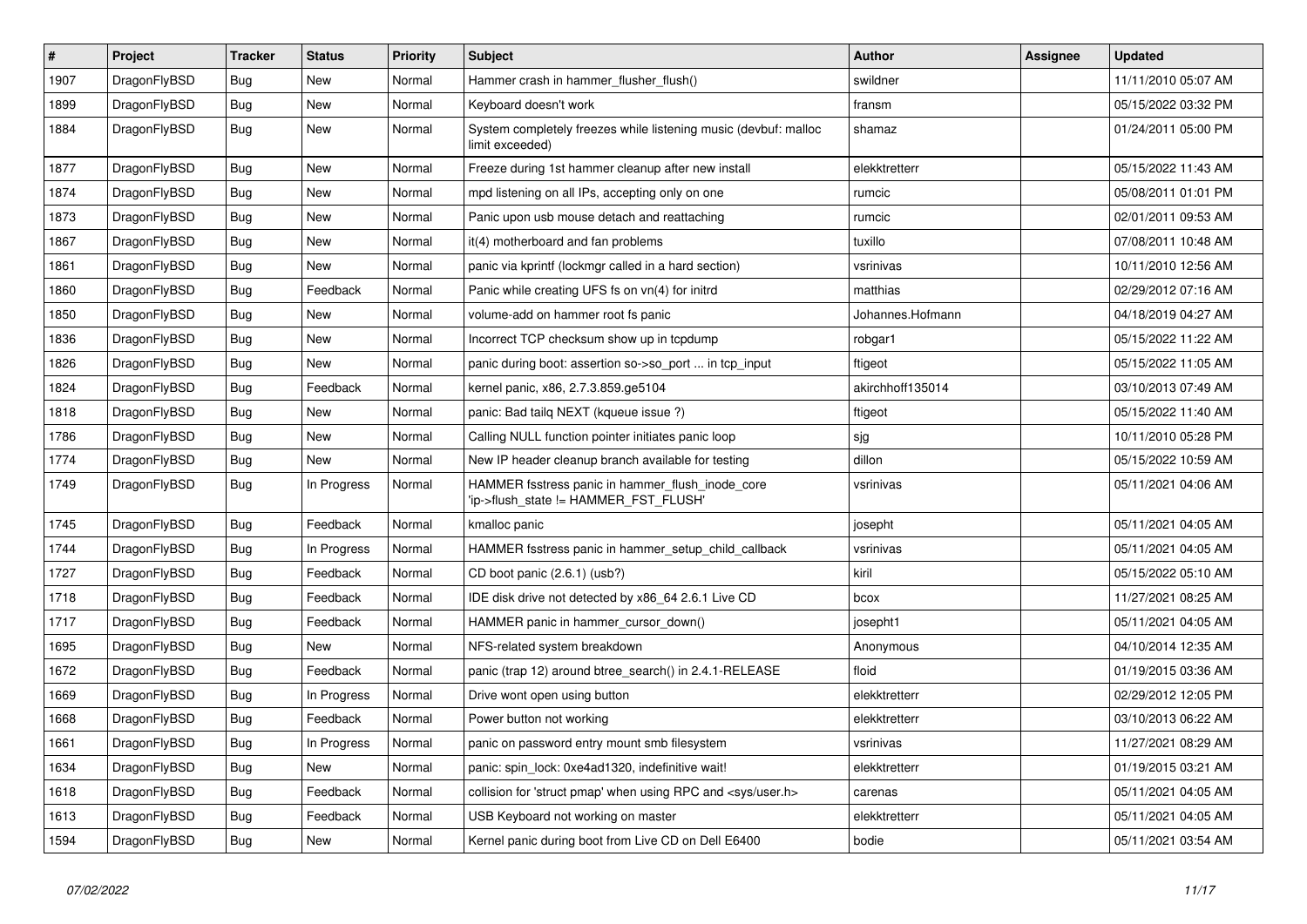| $\sharp$ | Project      | <b>Tracker</b> | <b>Status</b> | <b>Priority</b> | Subject                                                                                                                                                   | <b>Author</b>  | Assignee | <b>Updated</b>      |
|----------|--------------|----------------|---------------|-----------------|-----------------------------------------------------------------------------------------------------------------------------------------------------------|----------------|----------|---------------------|
| 1592     | DragonFlyBSD | <b>Bug</b>     | Feedback      | Normal          | AcpiOSUnmapMemory: Warning, deallocation did not track<br>allocation.                                                                                     | eocallaghan    |          | 06/02/2014 07:45 AM |
| 1591     | DragonFlyBSD | Bug            | Feedback      | Normal          | Lenovo X301 hangs with AHCI Driver CMD TIMEOUT<br>STS=d0 <bsy></bsy>                                                                                      | eocallaghan    |          | 05/11/2021 04:05 AM |
| 1580     | DragonFlyBSD | Bug            | Feedback      | Normal          | Panic (Fatal trap 12: page fault while in kernel mode) while playing<br>with pf and netif names                                                           | rumcic         |          | 12/21/2018 01:21 AM |
| 1577     | DragonFlyBSD | Bug            | Feedback      | Normal          | panic: assertion: leaf->base.obj_id == ip->obj_id in<br>hammer_ip_delete_range                                                                            | qhwt+dfly      |          | 05/11/2021 04:01 AM |
| 1563     | DragonFlyBSD | Bug            | Feedback      | Normal          | reset(1) doesn't reset terminal to the defaults                                                                                                           | hasso          |          | 03/10/2013 04:17 AM |
| 1560     | DragonFlyBSD | <b>Bug</b>     | Feedback      | Normal          | Unable to modify partition table on ThinkPad T61p during install                                                                                          | rehsack        |          | 01/15/2015 08:57 AM |
| 1559     | DragonFlyBSD | <b>Bug</b>     | <b>New</b>    | Normal          | kernel trap                                                                                                                                               | phma           |          | 11/27/2021 08:43 AM |
| 1525     | DragonFlyBSD | <b>Bug</b>     | New           | Normal          | boehm-gc problems                                                                                                                                         | hasso          |          | 10/13/2012 07:13 PM |
| 1521     | DragonFlyBSD | <b>Bug</b>     | Feedback      | Normal          | amd64 2.4 livecd won't mount root at boot                                                                                                                 | bolapara       |          | 01/28/2018 03:45 AM |
| 1502     | DragonFlyBSD | <b>Bug</b>     | In Progress   | Normal          | Lock while deleting files from nohistory HAMMER directories                                                                                               | hasso          |          | 03/10/2013 04:28 AM |
| 1489     | DragonFlyBSD | <b>Bug</b>     | Feedback      | Normal          | panic: ufs dirbad: bad dir                                                                                                                                | rumcic         |          | 03/10/2013 04:34 AM |
| 1486     | DragonFlyBSD | Bug            | Feedback      | Normal          | Interrupt storm related to SATA DVD device                                                                                                                | hasso          |          | 05/11/2021 04:01 AM |
| 1481     | DragonFlyBSD | <b>Bug</b>     | Feedback      | Normal          | panic: assertion: kva p(buf) in soopt from kbuf (after ipfw pipe<br>show, 2.2.1-R)                                                                        | combiner       |          | 05/11/2021 04:01 AM |
| 1463     | DragonFlyBSD | Bug            | New           | Normal          | Mountroot before drives are initialized                                                                                                                   | elekktretterr  |          | 12/07/2010 01:30 PM |
| 1456     | DragonFlyBSD | <b>Bug</b>     | Feedback      | Normal          | Microsoft wireless desktop problems                                                                                                                       | elekktretterr  |          | 01/15/2015 08:34 AM |
| 1454     | DragonFlyBSD | Bug            | Feedback      | Normal          | Unable to boot from external USB DVD drive                                                                                                                | elekktretterr  |          | 05/11/2021 04:01 AM |
| 1448     | DragonFlyBSD | <b>Bug</b>     | Feedback      | Normal          | panic: assertion: _tp->tt_msg->tt_cpuid == mycpuid in<br>tcp_callout_active tcp_output tcp_usr_send netmsg_pru_send<br>netmsg_service tcpmsg_service_loop | dillon         |          | 05/11/2021 04:00 AM |
| 1429     | DragonFlyBSD | Bug            | Feedback      | Normal          | vkernel bug - "mfree: m->m_nextpkt != NULL"                                                                                                               | dillon         |          | 05/11/2021 04:00 AM |
| 1398     | DragonFlyBSD | Submit         | In Progress   | Normal          | hdestroy(3) restricts hash key to point to malloc'ed space                                                                                                | Anonymous      |          | 08/20/2021 04:06 PM |
| 1387     | DragonFlyBSD | <b>Bug</b>     | Feedback      | Normal          | zero-size malloc and ps: kvm_getprocs: Bad address                                                                                                        | qhwt+dfly      |          | 05/11/2021 04:00 AM |
| 1368     | DragonFlyBSD | <b>Bug</b>     | In Progress   | Normal          | suspend signal race?                                                                                                                                      | qhwt+dfly      |          | 05/11/2021 03:51 AM |
| 1336     | DragonFlyBSD | Bug            | In Progress   | Normal          | Still looking for reports of missed directory entries w/ HAMMER                                                                                           | dillon         |          | 05/11/2021 04:00 AM |
| 1332     | DragonFlyBSD | <b>Bug</b>     | Feedback      | Normal          | DFBSD 2.2 - Booting usbcdrom/usbsticks on thinkpad hangs on<br>"BTX Halted"                                                                               | tuxillo        |          | 05/11/2021 04:00 AM |
| 1330     | DragonFlyBSD | Bug            | Feedback      | Normal          | Hammer, usb disk, SYNCHRONIZE CACHE failure                                                                                                               | josepht        |          | 06/02/2014 04:56 AM |
| 1307     | DragonFlyBSD | <b>Bug</b>     | In Progress   | Normal          | hammer tid -2 shows unexpected result                                                                                                                     | corecode       |          | 10/18/2016 05:29 PM |
| 1282     | DragonFlyBSD | Bug            | Feedback      | Normal          | panic (trap 12) when booting SMP kernel on Atom 330 (dual core)                                                                                           | tomaz.borstnar |          | 05/11/2021 04:00 AM |
| 1250     | DragonFlyBSD | <b>Bug</b>     | Feedback      | Normal          | Panic upon plugging an USB flash drive into the machine                                                                                                   | rumcic         |          | 03/10/2013 05:17 AM |
| 1249     | DragonFlyBSD | <b>Bug</b>     | Feedback      | Normal          | panic: ffs_vfree: freeing free inode                                                                                                                      | rumcic         |          | 03/10/2013 05:13 AM |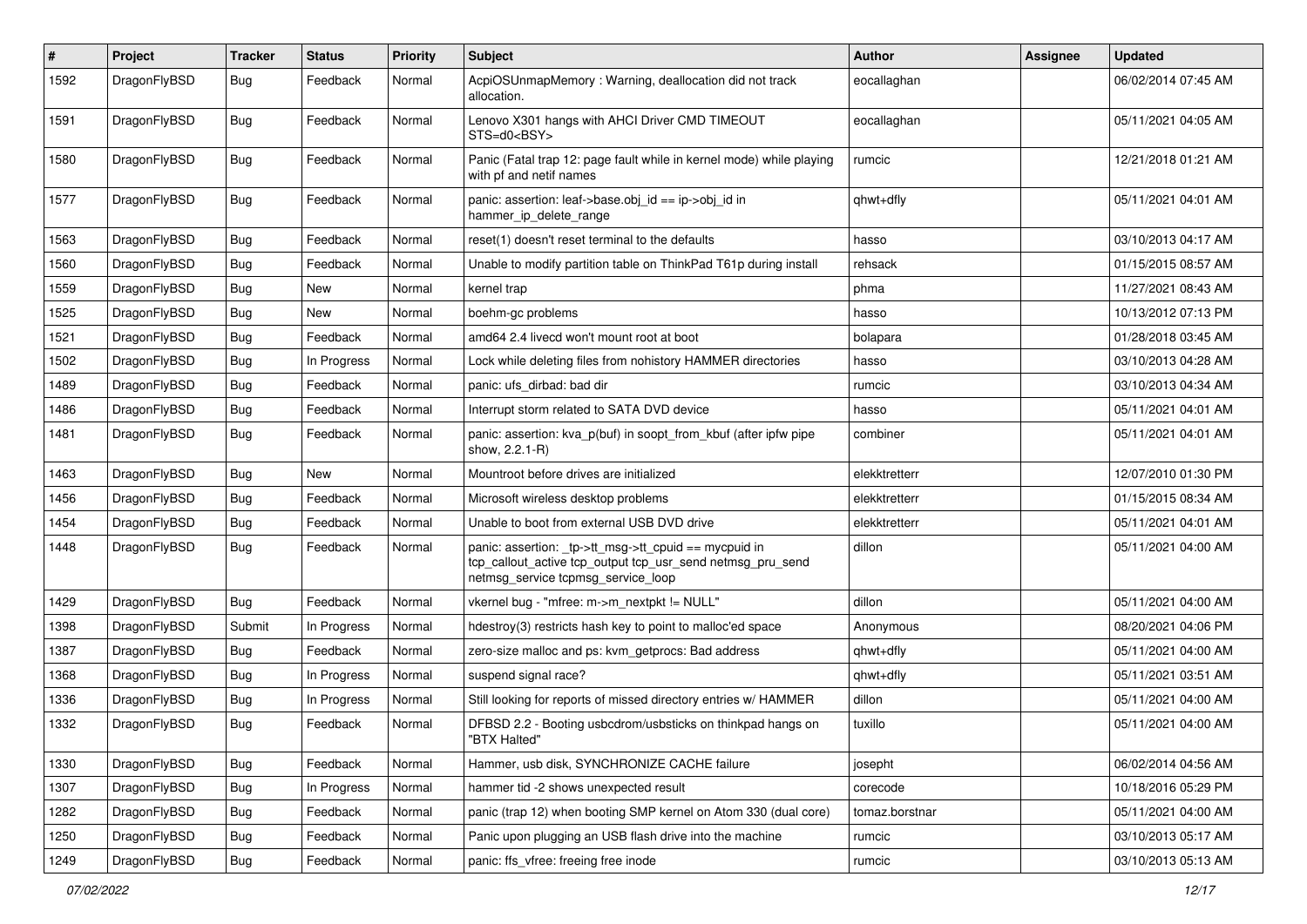| $\sharp$ | Project      | <b>Tracker</b> | <b>Status</b> | <b>Priority</b> | Subject                                                                                                                                                  | Author         | Assignee | <b>Updated</b>      |
|----------|--------------|----------------|---------------|-----------------|----------------------------------------------------------------------------------------------------------------------------------------------------------|----------------|----------|---------------------|
| 1246     | DragonFlyBSD | Bug            | New           | Normal          | bad resolution (monitor desync) with livedvd                                                                                                             | Przem0l        |          | 02/18/2014 06:29 AM |
| 1218     | DragonFlyBSD | Bug            | In Progress   | Normal          | panic: assertion: error == 0 in hammer_start_transaction                                                                                                 | rumcic         |          | 05/11/2021 04:00 AM |
| 1194     | DragonFlyBSD | <b>Bug</b>     | New           | Normal          | SCSI errors while trying to copy photos from my camera                                                                                                   | elekktretterr  |          | 01/14/2015 04:39 PM |
| 1193     | DragonFlyBSD | Bug            | New           | Normal          | kernel doesn't recognize cdrom drive                                                                                                                     | nonsolosoft    |          | 01/25/2014 09:11 PM |
| 1192     | DragonFlyBSD | Submit         | <b>New</b>    | Normal          | KKASSERTs in sys/kern/uipc_{msg,socket}.c are too strict                                                                                                 | rumcic         |          | 05/11/2021 04:07 AM |
| 1181     | DragonFlyBSD | Bug            | In Progress   | Normal          | ACX111 panic                                                                                                                                             | elekktretterr  |          | 05/11/2021 04:00 AM |
| 1144     | DragonFlyBSD | Bug            | Feedback      | Normal          | Incorrect clock under KVM                                                                                                                                | msylvan        |          | 03/09/2013 01:17 PM |
| 1101     | DragonFlyBSD | <b>Bug</b>     | Feedback      | Normal          | ohci related panic                                                                                                                                       | polachok       |          | 05/11/2021 04:00 AM |
| 989      | DragonFlyBSD | <b>Bug</b>     | <b>New</b>    | Normal          | installer/fdisk trouble with wrapped values                                                                                                              | Discodestroyer |          | 02/18/2014 06:27 AM |
| 979      | DragonFlyBSD | Bug            | Feedback      | Normal          | Failure-prone USB mass storage (SB600? msdosfs? CAM?)                                                                                                    | floid          |          | 01/15/2015 08:38 AM |
| 846      | DragonFlyBSD | Bug            | Feedback      | Normal          | USB bugs:usb mouse can't used!                                                                                                                           | frankning      |          | 01/15/2015 08:36 AM |
| 806      | DragonFlyBSD | Bug            | Feedback      | Normal          | boot error on MacBook                                                                                                                                    | tralamazza     |          | 06/04/2022 05:28 AM |
| 604      | DragonFlyBSD | Bug            | In Progress   | Normal          | 1.8.1-RELEASE - clock runs fast on mainboard ASUS P5A-B                                                                                                  | yeti           |          | 05/11/2021 03:55 AM |
| 570      | DragonFlyBSD | <b>Bug</b>     | Feedback      | Normal          | 1.8.x: ACPI problems                                                                                                                                     | qhwt+dfly      |          | 06/02/2014 03:45 AM |
| 331      | DragonFlyBSD | <b>Bug</b>     | In Progress   | Normal          | ftpsesame (aka Bridging S01E03)                                                                                                                          | bastyaelvtars  |          | 03/09/2013 12:28 PM |
| 243      | DragonFlyBSD | <b>Bug</b>     | Feedback      | Normal          | weird behavior in the shell                                                                                                                              | swildner       |          | 05/31/2022 02:51 PM |
| 2353     | DragonFlyBSD | Bug            | In Progress   | Normal          | panic: assertion "gd->gd_spinlocks_wr == 0" failed in<br>bsd4_schedulerclock                                                                             | jaydg          | alexh    | 11/28/2012 01:57 AM |
| 2100     | DragonFlyBSD | Bug            | Feedback      | Normal          | devfs related panic                                                                                                                                      | sepherosa      | alexh    | 07/10/2011 02:29 PM |
| 1430     | DragonFlyBSD | Bug            | <b>New</b>    | Normal          | Buggy w(1)?                                                                                                                                              | hasso          | alexh    | 11/24/2010 08:09 AM |
| 3154     | DragonFlyBSD | Submit         | New           | Normal          | Update serial handling in bootloader                                                                                                                     | ddegroot       | dillon   | 11/06/2018 11:21 PM |
| 2819     | DragonFlyBSD | <b>Bug</b>     | In Progress   | Normal          | Random micro system freezes after a week of uptime                                                                                                       | ftigeot        | dillon   | 08/16/2015 08:46 PM |
| 2092     | DragonFlyBSD | Bug            | New           | Normal          | Panic: Bad link elm 0x next->prev != elm                                                                                                                 | masterblaster  | dillon   | 12/04/2011 12:49 PM |
| 2037     | DragonFlyBSD | Bug            | Feedback      | Normal          | Panic Bad link elm while building packages                                                                                                               | ftigeot        | dillon   | 04/21/2011 07:20 AM |
| 1411     | DragonFlyBSD | Bug            | Feedback      | Normal          | Burning doesn't work with ahci(4)                                                                                                                        | hasso          | dillon   | 05/11/2021 04:00 AM |
| 3031     | DragonFlyBSD | Submit         | In Progress   | Normal          | Update drm/radeon to Linux 4.7.10 as much as possible                                                                                                    | davshao        | ftigeot  | 08/19/2021 12:33 PM |
| 1593     | DragonFlyBSD | Bug            | Feedback      | Normal          | panic: assertion: ccb == ap->ap_err_ccb in ahci_put_err_ccb                                                                                              | ftigeot        | ftigeot  | 05/15/2022 05:09 AM |
| 1964     | DragonFlyBSD | <b>Bug</b>     | New           | Normal          | iwn (panic assertion : wlan_assert_serialized)                                                                                                           | sjmm.ptr       | josepht  | 02/01/2011 12:57 PM |
| 1946     | DragonFlyBSD | <b>Bug</b>     | <b>New</b>    | Normal          | ieee80211 panic                                                                                                                                          | pavalos        | josepht  | 01/27/2011 06:00 PM |
| 1969     | DragonFlyBSD | Bug            | New           | Normal          | pf-related network problem                                                                                                                               | pavalos        | lentferj | 02/01/2011 06:57 PM |
| 2549     | DragonFlyBSD | Bug            | In Progress   | Normal          | netgraph7: Kernel page fault.                                                                                                                            | russiane39     | nant     | 05/10/2013 11:20 PM |
| 2822     | DragonFlyBSD | <b>Bug</b>     | New           | Normal          | USB 3.0 stick throws "reading primary partition table: error<br>accessing offset 000[] for 152" error, while the stick works on any<br>other OS I tested | revuwa         | profmakx | 06/29/2015 05:56 AM |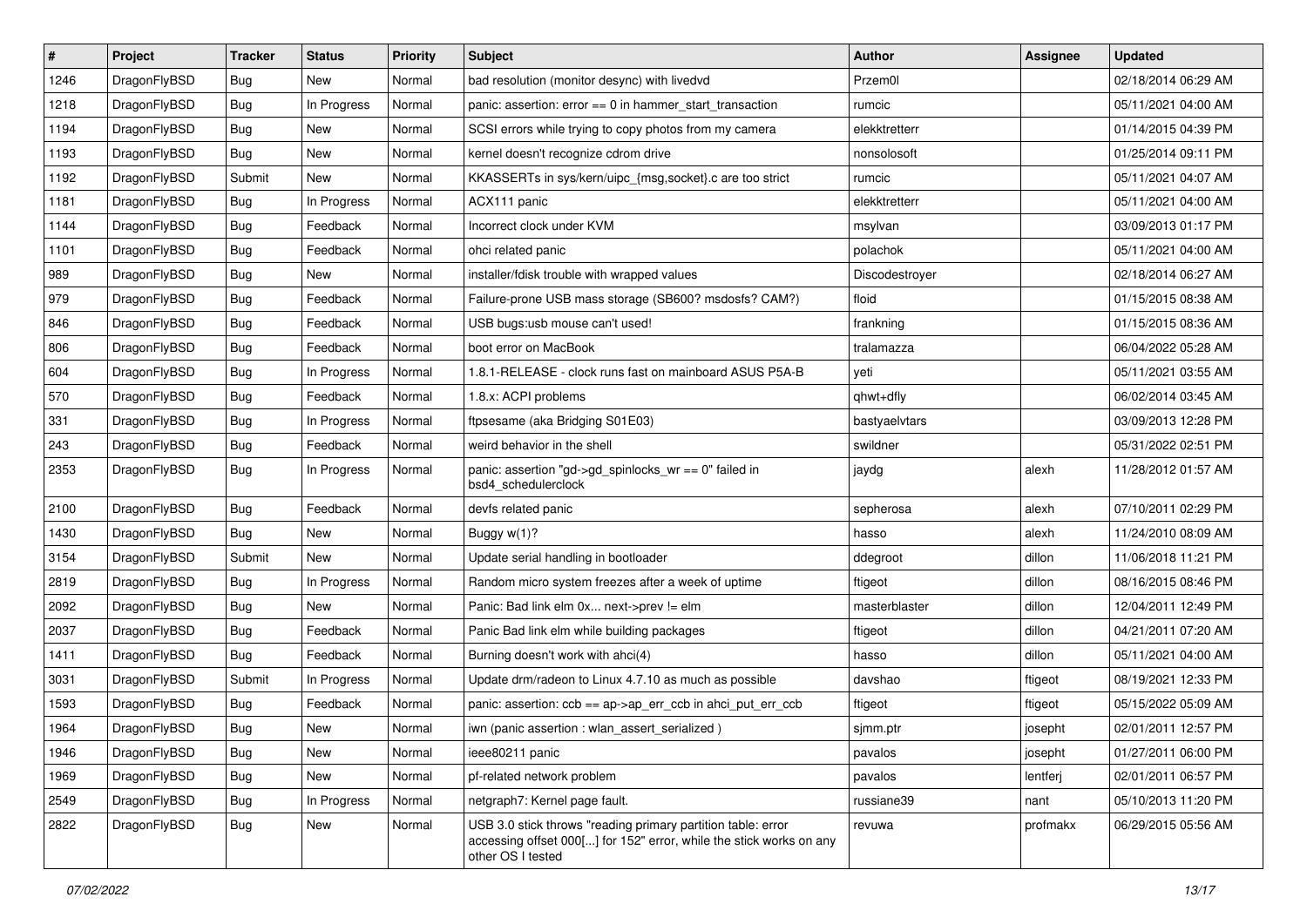| $\sharp$ | Project      | <b>Tracker</b> | <b>Status</b> | <b>Priority</b> | Subject                                                                                    | Author           | Assignee  | <b>Updated</b>      |
|----------|--------------|----------------|---------------|-----------------|--------------------------------------------------------------------------------------------|------------------|-----------|---------------------|
| 2746     | DragonFlyBSD | Bug            | New           | Normal          | some fraction of xterms started from the xmonad window manager<br>get killed with SIGALRM  | isenmann         | profmakx  | 12/28/2014 02:51 AM |
| 168      | DragonFlyBSD | Bug            | In Progress   | Normal          | Livelocked limit engaged while trying to setup IPW wireless                                | mschacht         | sepherosa | 05/11/2021 04:05 AM |
| 1769     | DragonFlyBSD | Bug            | New           | Normal          | panic: assertion: _tp->tt_msg->tt_cpuid == mycpuid in<br>tcp_callout_active                | pavalos          | sjg       | 05/15/2022 11:07 AM |
| 1302     | DragonFlyBSD | Bug            | In Progress   | Normal          | Checkpoint regression?                                                                     | sjg              | sjg       | 07/10/2013 05:22 PM |
| 2585     | DragonFlyBSD | Bug            | <b>New</b>    | Normal          | Dfly 3.4.3 on ESXi 5.1, HP Smart Array P410 passthrough<br>recognised, but not functioning | yggdrasil        | swildner  | 05/09/2022 08:14 AM |
| 2265     | DragonFlyBSD | Bug            | New           | Normal          | mbsrtowcs does not properly handle invalid mbstate t in ps                                 | c.turner1        | swildner  | 01/10/2012 07:56 PM |
| 341      | DragonFlyBSD | Bug            | <b>New</b>    | Normal          | Vinum erroneously repors devices as busy                                                   | corecode         | swildner  | 01/21/2012 04:50 AM |
| 3318     | DragonFlyBSD | Bug            | In Progress   | Normal          | Segmenation fault when a process resumed with checkpt exits                                | zabolekar        | tuxillo   | 06/18/2022 08:24 AM |
| 3314     | DragonFlyBSD | <b>Bug</b>     | New           | Normal          | Bring virtio console(4) from FreeBSD                                                       | tuxillo          | tuxillo   | 05/29/2022 08:24 AM |
| 3295     | DragonFlyBSD | Bug            | In Progress   | Normal          | Adapt devel/libvirt for nvmm                                                               | tuxillo          | tuxillo   | 11/03/2021 04:56 PM |
| 3160     | DragonFlyBSD | Submit         | In Progress   | Normal          | State the implementation difference in pkill/pgrep manual                                  | sevan            | tuxillo   | 06/03/2022 05:15 PM |
| 3145     | DragonFlyBSD | Submit         | In Progress   | Normal          | Update libelf to FreeBSD 12 current and build as base library usable<br>by ports           | davshao          | tuxillo   | 08/20/2021 03:58 PM |
| 3028     | DragonFlyBSD | Bug            | In Progress   | Normal          | installer: confusion of set/get disk encryption passphrase dialogs                         | liweitianux      | tuxillo   | 06/03/2022 05:13 PM |
| 2717     | DragonFlyBSD | Submit         | Feedback      | Normal          | Out of range numeric handling                                                              | dclink           | tuxillo   | 05/11/2021 04:08 AM |
| 2496     | DragonFlyBSD | <b>Bug</b>     | New           | Normal          | NTFS malloc limit exceeded                                                                 | plasmob          | tuxillo   | 02/19/2013 08:47 AM |
| 2438     | DragonFlyBSD | Submit         | Feedback      | Normal          | <b>TRIM</b> fixes                                                                          | Anonymous        | tuxillo   | 05/11/2021 03:45 AM |
| 2416     | DragonFlyBSD | Bug            | New           | Normal          | ".' entry can be removed on mounted nfs filesystem                                         | ftigeot          | tuxillo   | 06/03/2014 04:40 AM |
| 2358     | DragonFlyBSD | Bug            | In Progress   | Normal          | DFBSD v3.0.2.32.g928ca - panic: hammer: insufficient undo FIFO<br>space!                   | tuxillo          | tuxillo   | 05/10/2021 02:50 AM |
| 1921     | DragonFlyBSD | <b>Bug</b>     | In Progress   | Normal          | we miss mlockall                                                                           | alexh            | tuxillo   | 06/18/2022 04:08 AM |
| 1876     | DragonFlyBSD | Bug            | New           | Normal          | devfs in jail + logging out from console(ttyv1+) -> panic                                  | qhwt.dfly        | tuxillo   | 05/31/2022 03:24 PM |
| 1700     | DragonFlyBSD | Submit         | In Progress   | Normal          | skip boot2 menu on <enter></enter>                                                         | Johannes.Hofmann | tuxillo   | 05/15/2022 08:35 AM |
| 1587     | DragonFlyBSD | Bug            | Feedback      | Normal          | can't gdb across fork                                                                      | corecode         | tuxillo   | 05/11/2021 03:54 AM |
| 1584     | DragonFlyBSD | Bug            | In Progress   | Normal          | can't use ssh from jail: debug1: read_passphrase: can't open<br>/dev/tty: Device busy      | corecode         | tuxillo   | 05/11/2021 03:53 AM |
| 1583     | DragonFlyBSD | Bug            | In Progress   | Normal          | panic: assertion: cursor->trans->sync lock refs $> 0$ in<br>hammer recover cursor          | corecode         | tuxillo   | 05/11/2021 03:53 AM |
| 1579     | DragonFlyBSD | <b>Bug</b>     | Feedback      | Normal          | dfly 2.4.1 does not like HP DL360G4p and Smart Array 6400 with<br>MSA20                    | tomaz.borstnar   | tuxillo   | 06/02/2014 02:44 PM |
| 1556     | DragonFlyBSD | <b>Bug</b>     | New           | Normal          | many processes stuck in "hmrrcm", system unusable                                          | corecode         | tuxillo   | 05/11/2021 03:52 AM |
| 1547     | DragonFlyBSD | Bug            | In Progress   | Normal          | disklabel64 automatic sizing                                                               | corecode         | tuxillo   | 05/11/2021 03:52 AM |
| 1528     | DragonFlyBSD | <b>Bug</b>     | In Progress   | Normal          | ktrace does not show proper return values for pipe(2)                                      | corecode         | tuxillo   | 05/11/2021 03:52 AM |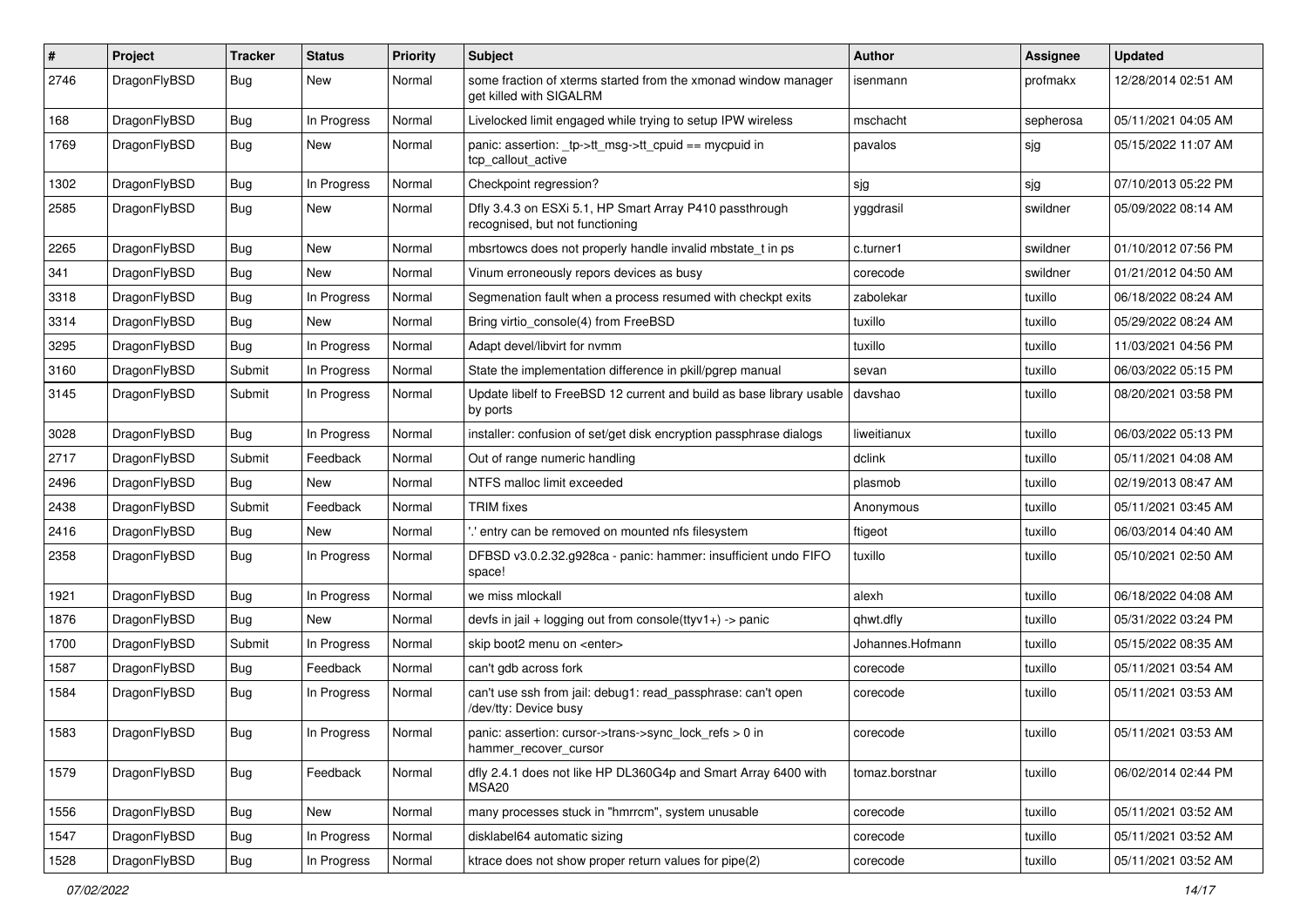| #    | Project      | <b>Tracker</b> | <b>Status</b> | <b>Priority</b> | Subject                                                                                      | Author          | Assignee  | <b>Updated</b>      |
|------|--------------|----------------|---------------|-----------------|----------------------------------------------------------------------------------------------|-----------------|-----------|---------------------|
| 1475 | DragonFlyBSD | Bug            | In Progress   | Normal          | kernel blocks with low memory and syscons setting a high res mode<br>/ scrollback            | corecode        | tuxillo   | 05/11/2021 03:52 AM |
| 1474 | DragonFlyBSD | Bug            | New           | Normal          | ithread 1 unexpectedly rescheduled                                                           | corecode        | tuxillo   | 05/11/2021 03:52 AM |
| 1469 | DragonFlyBSD | <b>Bug</b>     | In Progress   | Normal          | Hammer history security concern                                                              | corecode        | tuxillo   | 05/11/2021 03:52 AM |
| 1442 | DragonFlyBSD | Bug            | New           | Normal          | blocking SIGSEGV and triggering a segment violation produces an<br>all CPU consuming process | corecode        | tuxillo   | 05/11/2021 03:52 AM |
| 1440 | DragonFlyBSD | Bug            | New           | Normal          | ptrace/gdb doesn't work after process blocks SIGTRAP                                         | corecode        | tuxillo   | 05/11/2021 03:52 AM |
| 1397 | DragonFlyBSD | Bug            | Feedback      | Normal          | jobs -I output inconsistency when called from script                                         | Anonymous       | tuxillo   | 05/15/2022 05:07 AM |
| 1390 | DragonFlyBSD | <b>Bug</b>     | In Progress   | Normal          | Use id_t type for {get,set}priority()                                                        | Anonymous       | tuxillo   | 07/05/2019 02:18 AM |
| 1293 | DragonFlyBSD | Bug            | New           | Normal          | 2.2.1-REL Installer Request                                                                  | mk              | tuxillo   | 05/11/2021 04:00 AM |
| 1287 | DragonFlyBSD | Bug            | Feedback      | Normal          | altg configuration doesn't work                                                              | corecode        | tuxillo   | 05/11/2021 03:51 AM |
| 1030 | DragonFlyBSD | Bug            | In Progress   | Normal          | msdosfs umount panic                                                                         | corecode        | tuxillo   | 05/11/2021 03:51 AM |
| 998  | DragonFlyBSD | Bug            | In Progress   | Normal          | Unconfiguring a vn while it is mounted                                                       | rumcic          | tuxillo   | 05/11/2021 04:00 AM |
| 911  | DragonFlyBSD | Bug            | Feedback      | Normal          | kldload/kernel linker can exceed malloc reserve and panic system                             | corecode        | tuxillo   | 05/11/2021 03:51 AM |
| 901  | DragonFlyBSD | <b>Bug</b>     | Feedback      | Normal          | route show needs to get data from all cpus                                                   | corecode        | tuxillo   | 05/11/2021 03:50 AM |
| 847  | DragonFlyBSD | <b>Bug</b>     | Feedback      | Normal          | processes getting stuck on mount point                                                       | corecode        | tuxillo   | 05/11/2021 03:50 AM |
| 781  | DragonFlyBSD | Bug            | In Progress   | Normal          | fdisk uses wrong geometry on usb flash drives                                                | corecode        | tuxillo   | 05/11/2021 03:50 AM |
| 742  | DragonFlyBSD | <b>Bug</b>     | In Progress   | Normal          | umount problems with multiple mounts                                                         | corecode        | tuxillo   | 06/25/2022 04:02 AM |
| 731  | DragonFlyBSD | <b>Bug</b>     | New           | Normal          | system freeze on "slice too large"                                                           | corecode        | tuxillo   | 06/25/2022 04:01 AM |
| 3089 | DragonFlyBSD | <b>Bug</b>     | In Progress   | Normal          | vtnet(4) - disable TCP checksum offload by default                                           | jlane           | vadaszi   | 05/11/2021 04:14 AM |
| 2391 | DragonFlyBSD | <b>Bug</b>     | In Progress   | Normal          | System lock with ahci and acpi enabled on ATI RS690 chipset with<br>SMB600 sata controller   | jorisgio        | vadaszi   | 06/03/2015 03:51 PM |
| 2577 | DragonFlyBSD | Bug            | New           | Normal          | virtio-blk iops performance is cpu limited on high end devices                               | gjs278          | vsrinivas | 08/01/2013 02:28 PM |
| 2370 | DragonFlyBSD | Bug            | New           | Normal          | panic: ffs_valloc: dup alloc                                                                 | marino          | vsrinivas | 02/01/2013 09:28 AM |
| 2113 | DragonFlyBSD | <b>Bug</b>     | <b>New</b>    | Normal          | nmalloc threaded program fork leak                                                           | vsrinivas       | vsrinivas | 08/11/2011 07:25 PM |
| 3311 | DragonFlyBSD | Bug            | New           | Low             | TrueCrypt support may cause kernel crash                                                     | arcade@b1t.name |           | 04/29/2022 06:19 AM |
| 3228 | DragonFlyBSD | <b>Bug</b>     | <b>New</b>    | Low             | pfi_kif_unref: state refcount <= 0 in dmesg                                                  | justin          |           | 03/05/2021 06:39 AM |
| 3132 | DragonFlyBSD | Bug            | New           | Low             | unifdef mined                                                                                | bcallah         |           | 04/26/2018 08:34 PM |
| 3107 | DragonFlyBSD | Bug            | New           | Low             | ACPI interrupt storm when loading i915 on Lenovo T460                                        | oyvinht         |           | 07/15/2020 07:01 AM |
| 3101 | DragonFlyBSD | <b>Bug</b>     | <b>New</b>    | Low             | PFI CGI install not working in dragonflybsd 5.0.1 USB install                                | bnegre82        |           | 05/11/2021 04:14 AM |
| 3024 | DragonFlyBSD | <b>Bug</b>     | <b>New</b>    | Low             | sys/dev/netif/wi/if wi.c:1090]: (style) Redundant condition                                  | dcb             |           | 04/11/2017 11:56 AM |
| 2931 | DragonFlyBSD | <b>Bug</b>     | <b>New</b>    | Low             | 'gdb' of 'vkernel' unable to print backtrace                                                 | tofergus        |           | 07/26/2016 01:51 PM |
| 2887 | DragonFlyBSD | <b>Bug</b>     | New           | Low             | Missing extattr_namespace_to_string and<br>extattr_string_to_namespace functions             | rubenk          |           | 02/06/2016 05:09 AM |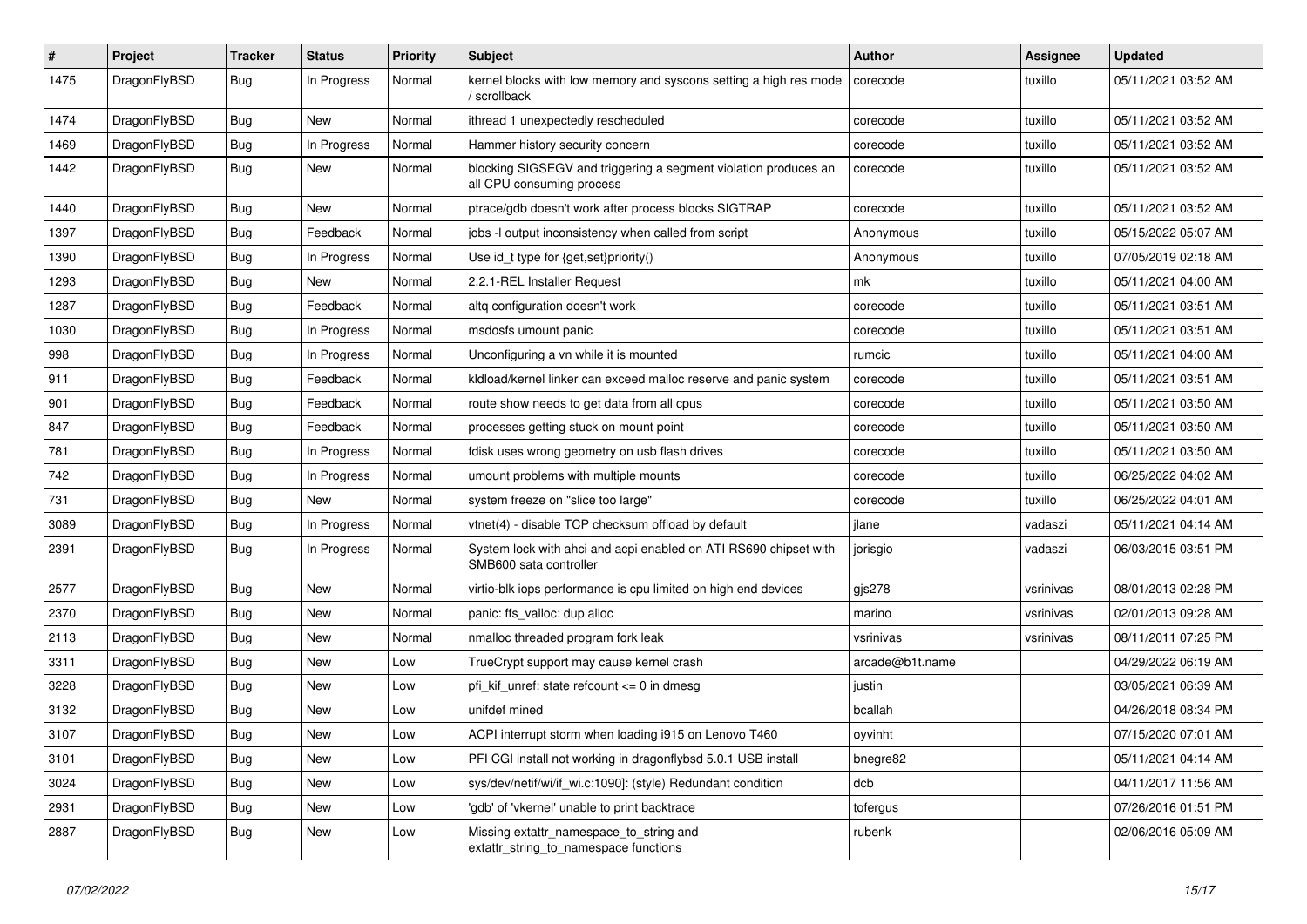| #    | Project      | <b>Tracker</b> | <b>Status</b> | <b>Priority</b> | Subject                                                                                                       | <b>Author</b>      | Assignee | <b>Updated</b>      |
|------|--------------|----------------|---------------|-----------------|---------------------------------------------------------------------------------------------------------------|--------------------|----------|---------------------|
| 2882 | DragonFlyBSD | <b>Bug</b>     | <b>New</b>    | Low             | bridge sends packets from individual interfaces                                                               | arcade@b1t.name    |          | 01/09/2016 12:43 PM |
| 2878 | DragonFlyBSD | <b>Bug</b>     | New           | Low             | [fix] CCVER problem when using clang and cpu extensions<br>(intrinsics)                                       | arcade@b1t.name    |          | 06/24/2016 04:25 AM |
| 2877 | DragonFlyBSD | Bug            | <b>New</b>    | Low             | sed fails when working with UTF-8 locale and non-UTF symbols                                                  | arcade@b1t.name    |          | 12/30/2015 11:20 AM |
| 2859 | DragonFlyBSD | Bug            | New           | Low             | Installer configuration menu always highlights "Select timezone", no<br>matter which step was last completed. | cgag               |          | 12/02/2015 01:54 PM |
| 2858 | DragonFlyBSD | Bug            | New           | Low             | Installer "Local or UTC" question should have "No" selected by<br>default.                                    | cgag               |          | 12/02/2015 01:18 PM |
| 2797 | DragonFlyBSD | Bug            | In Progress   | Low             | vkernels with & without machdep.pmap_mmu_optimize                                                             | yellowrabbit2010   |          | 11/27/2021 08:06 AM |
| 2790 | DragonFlyBSD | Submit         | <b>New</b>    | Low             | filedesc softrefs increment code factoring                                                                    | dclink             |          | 02/21/2015 04:00 AM |
| 2680 | DragonFlyBSD | <b>Bug</b>     | New           | Low             | boot0cfg update makes box unbootable                                                                          | herrgard           |          | 06/10/2014 06:02 AM |
| 2675 | DragonFlyBSD | <b>Bug</b>     | New           | Low             | Ultimate N WiFi Link 5300 get iwn_intr: fatal firmware error on 5GHz                                          | revuwa             |          | 05/11/2021 04:07 AM |
| 2636 | DragonFlyBSD | <b>Bug</b>     | Feedback      | Low             | Add -x flag to iostat (a la solaris)                                                                          | tuxillo            |          | 05/11/2021 04:07 AM |
| 2631 | DragonFlyBSD | Bug            | In Progress   | Low             | Verify library versioning current with full package build and switch it<br>on (after publishing packages)     | tuxillo            |          | 05/11/2021 04:06 AM |
| 2552 | DragonFlyBSD | Bug            | New           | Low             | hammer recovery should indicate progress                                                                      | phma               |          | 05/03/2013 12:13 AM |
| 2529 | DragonFlyBSD | <b>Bug</b>     | New           | Low             | Sundance network adapter is not detected and attached                                                         | kworr              |          | 03/25/2013 02:29 AM |
| 2403 | DragonFlyBSD | Bug            | <b>New</b>    | Low             | newfs -E doesn't handle /dev/serno device names properly                                                      | ftigeot            |          | 08/17/2012 05:07 AM |
| 2095 | DragonFlyBSD | <b>Bug</b>     | New           | Low             | Running installer post-install: Unsupported DFUI transport "                                                  | greenrd            |          | 06/26/2011 09:20 AM |
| 2020 | DragonFlyBSD | <b>Bug</b>     | New           | Low             | Port brcm80211 driver from Linux to DragonFly BSD                                                             | studer             |          | 03/05/2011 10:54 PM |
| 1982 | DragonFlyBSD | <b>Bug</b>     | <b>New</b>    | Low             | There is no linuxulator on x86-64                                                                             | herrgard           |          | 05/31/2022 02:25 PM |
| 1947 | DragonFlyBSD | <b>Bug</b>     | New           | Low             | GA-880GM-UD2H (rev. 1.3) AHCI fails to detect disks at the end of<br>the RAID controller                      | eocallaghan        |          | 11/27/2021 08:46 AM |
| 1882 | DragonFlyBSD | Bug            | New           | Low             | Idea for handling new USB vendor/device codes                                                                 | bmk                |          | 10/20/2010 12:15 PM |
| 1313 | DragonFlyBSD | <b>Bug</b>     | New           | Low             | Signal code in kernel needs major overhaul (signal queues,<br>si_code, si_addr)                               | hasso              |          | 05/11/2021 04:00 AM |
| 1148 | DragonFlyBSD | Bug            | In Progress   | Low             | BCM4311 wireless network adapter detected but not functional                                                  | archimedes.gaviola |          | 05/11/2021 04:00 AM |
| 725  | DragonFlyBSD | Bug            | In Progress   | Low             | 'make distribution' fails w/'ro' /usr/obj                                                                     | c.turner           |          | 03/09/2013 01:01 PM |
| 285  | DragonFlyBSD | Bug            | Feedback      | Low             | interrupt latency with re without ip address configured                                                       | thomas.nikolajsen  |          | 02/20/2014 10:30 AM |
| 1538 | DragonFlyBSD | Bug            | <b>New</b>    | Low             | mountroot should probe file systems                                                                           | corecode           | alexh    | 11/24/2010 06:35 PM |
| 1127 | DragonFlyBSD | <b>Bug</b>     | Feedback      | Low             | cdrom drive not detected                                                                                      | tgr                | corecode | 01/15/2015 08:55 AM |
| 385  | DragonFlyBSD | <b>Bug</b>     | Feedback      | Low             | Mail archive address removal                                                                                  | justin             | justin   | 03/09/2013 11:24 AM |
| 679  | DragonFlyBSD | Bug            | New           | Low             | Netgraph backward compatibility for old *LEN constants                                                        | nant               | nant     | 02/18/2014 05:45 AM |
| 600  | DragonFlyBSD | <b>Bug</b>     | New           | Low             | /sys/libkern/karc4random                                                                                      | robin_carey5       | profmakx | 01/19/2015 03:07 AM |
| 1532 | DragonFlyBSD | <b>Bug</b>     | New           | Low             | jemalloc doesn't work on DragonFly                                                                            | hasso              | sjg      | 08/02/2011 01:14 AM |